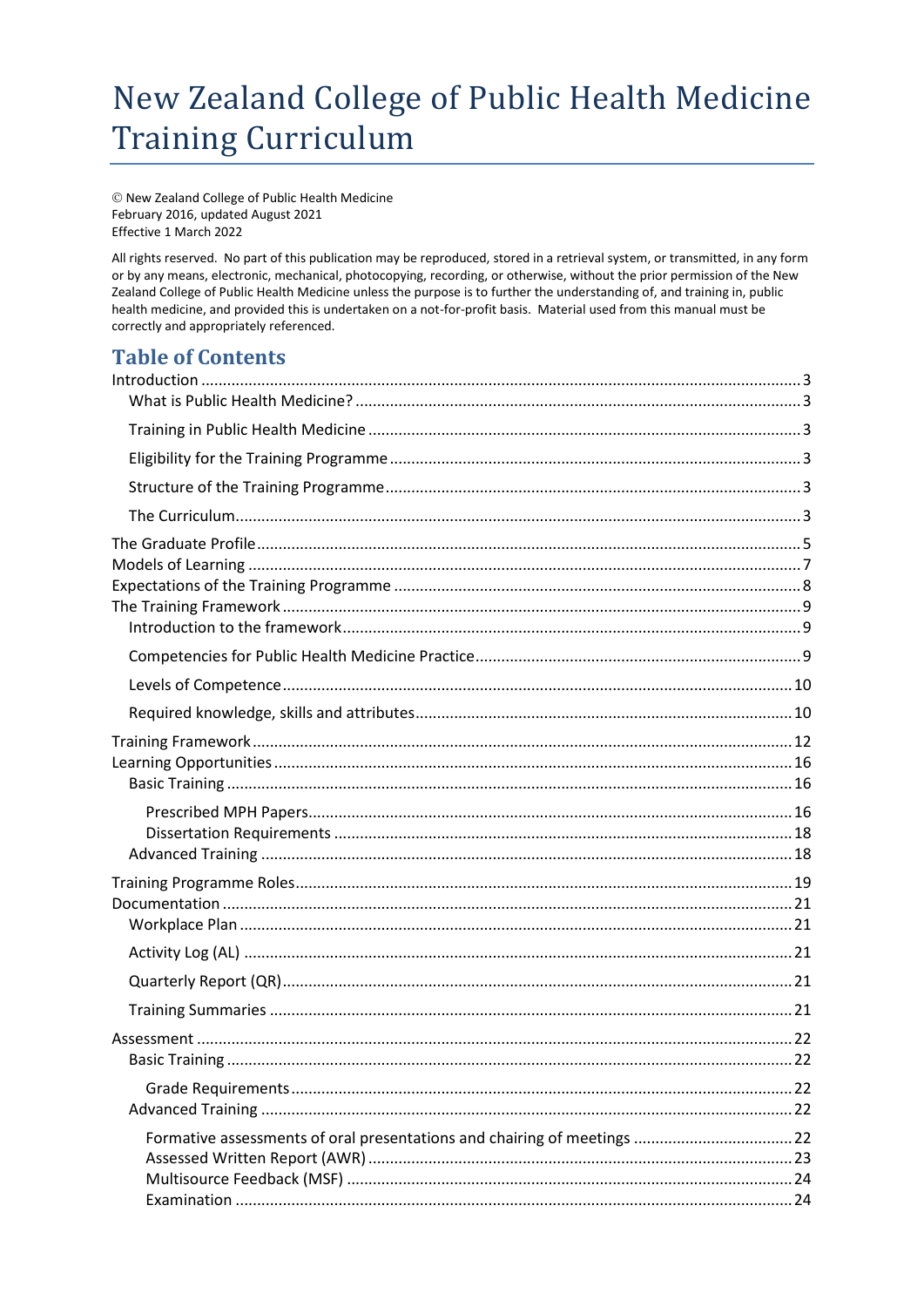| 1.  |                                                                      |  |
|-----|----------------------------------------------------------------------|--|
| 2.  |                                                                      |  |
| 3.  |                                                                      |  |
| 4.  |                                                                      |  |
| 5.  |                                                                      |  |
| 6.  |                                                                      |  |
| 7.  |                                                                      |  |
| 8.  | Health care and public health programme evaluation competencies 32   |  |
| 9.  |                                                                      |  |
| 10. |                                                                      |  |
| 11. |                                                                      |  |
| 12. |                                                                      |  |
| 13. | Chronic disease, mental illness and injury prevention competencies34 |  |
| 14. |                                                                      |  |
| 15. |                                                                      |  |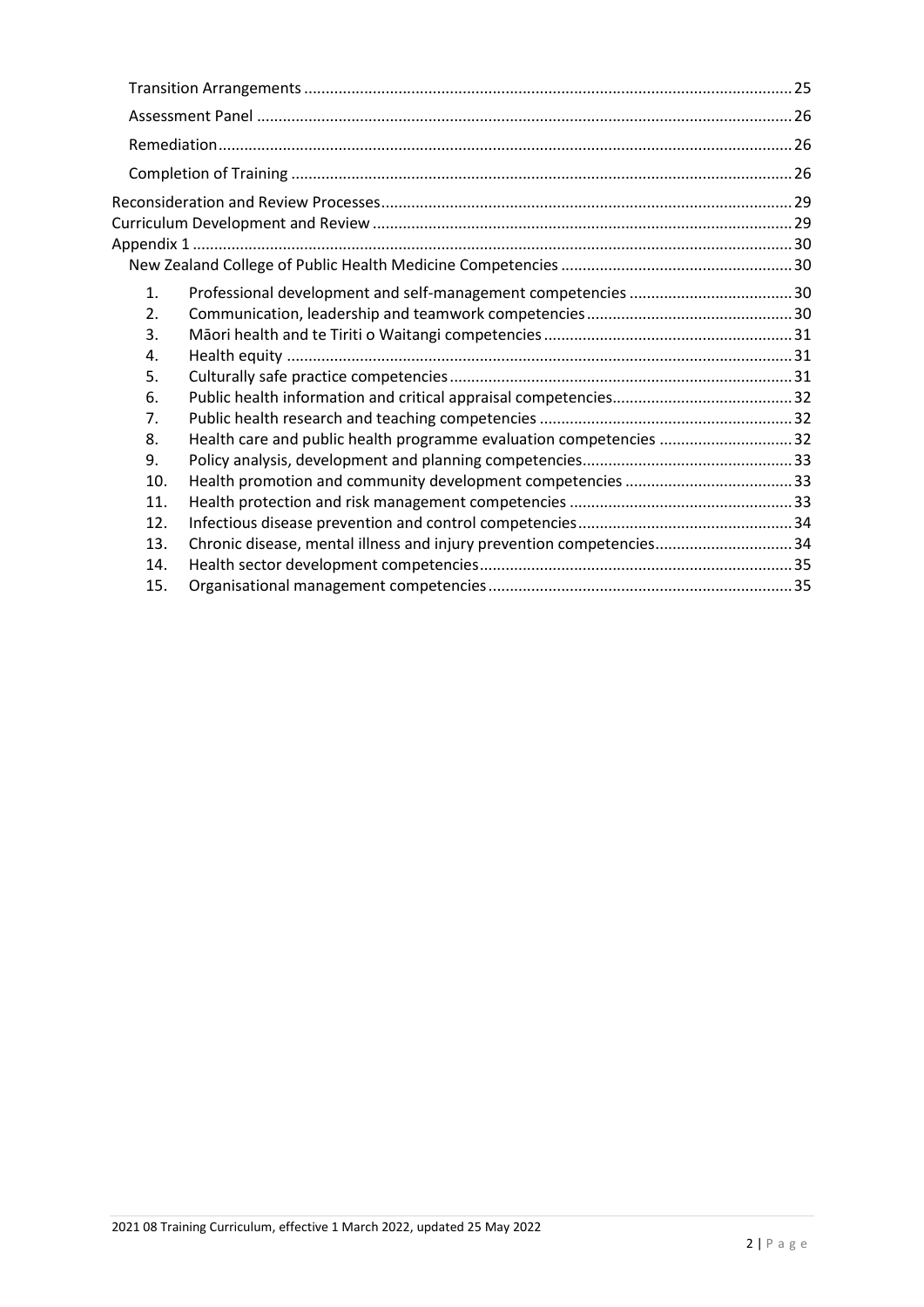### <span id="page-2-0"></span>**Introduction**

### <span id="page-2-1"></span>**What is Public Health Medicine?**

Public health medicine is concerned with the health and care of population and population groups. It involves the assessment of population health and health care needs, the development of policy and strategy, the promotion of health and health equity, the control and prevention of disease, and the organisation of health and health related services.

### <span id="page-2-2"></span>**Training in Public Health Medicine**

The Training Programme is designed to provide the opportunity, structure and guidance for a registrar to develop the knowledge, skills and professional attributes required to practise as a Public Health Medicine Specialist (PHMS).

When the registrar has successfully completed all requirements of the Training Programme, they are eligible to apply for Fellowship of the New Zealand College of Public Health Medicine (NZCPHM, or College). The registrar may then apply to the Medical Council of New Zealand for vocational registration in Public Health Medicine, enabling them to practise independently as a specialist in this scope of medicine.

### <span id="page-2-3"></span>**Eligibility for the Training Programme**

In order to enter the Training Programme, the applicant must be a medical practitioner registered in the general scope (or vocational scope in another specialty) with the Medical Council of New Zealand; have at least two years' postgraduate medical experience; and hold New Zealand permanent residency or citizenship. Details of how to apply can be found on the College [website.](http://www.nzcphm.org.nz/education-training) Applicants with prior experience or previous postgraduate study in public health may apply for credit towards training under the College's Recognition of Prior Learning policy.

#### <span id="page-2-4"></span>**Structure of the Training Programme**

The Training Programme has two stages:

- $\triangleright$  Basic Training (16 months/69 weeks Full Time Equivalent (FTE)) involves studying towards a College approved Master of Public Health degree as well as other training activities.
- ➢ Advanced Training (29 months/126 weeks FTE) requires the registrar to be employed in a series of accredited Workplace Training Sites.

The Training Programme is accredited by the Medical Council of New Zealand and, to maintain accreditation, it must demonstrate that it meets the quality standards expected of a training programme for a medical speciality.

#### <span id="page-2-5"></span>**The Curriculum**

The Training Programme Curriculum (Curriculum) provides a framework within which registrars, supervisors and external professional bodies can understand the knowledge, skills and professional attributes required of a Public Health Medicine Specialist. The Curriculum details the level of competence that a registrar is expected to reach by the end of their public health medicine training. It also provides guidance regarding ways to develop and demonstrate attainment of the knowledge, skills and professional attributes for public health medicine practice, and assists registrars in planning and addressing their training needs and choice of workplace.

The Curriculum defines and describes:

- $\triangleright$  The profile of a graduate of the training programme
- $\triangleright$  Models of learning and educational strategies that help define the learning pathway
- $\triangleright$  The principles that underpin the training programme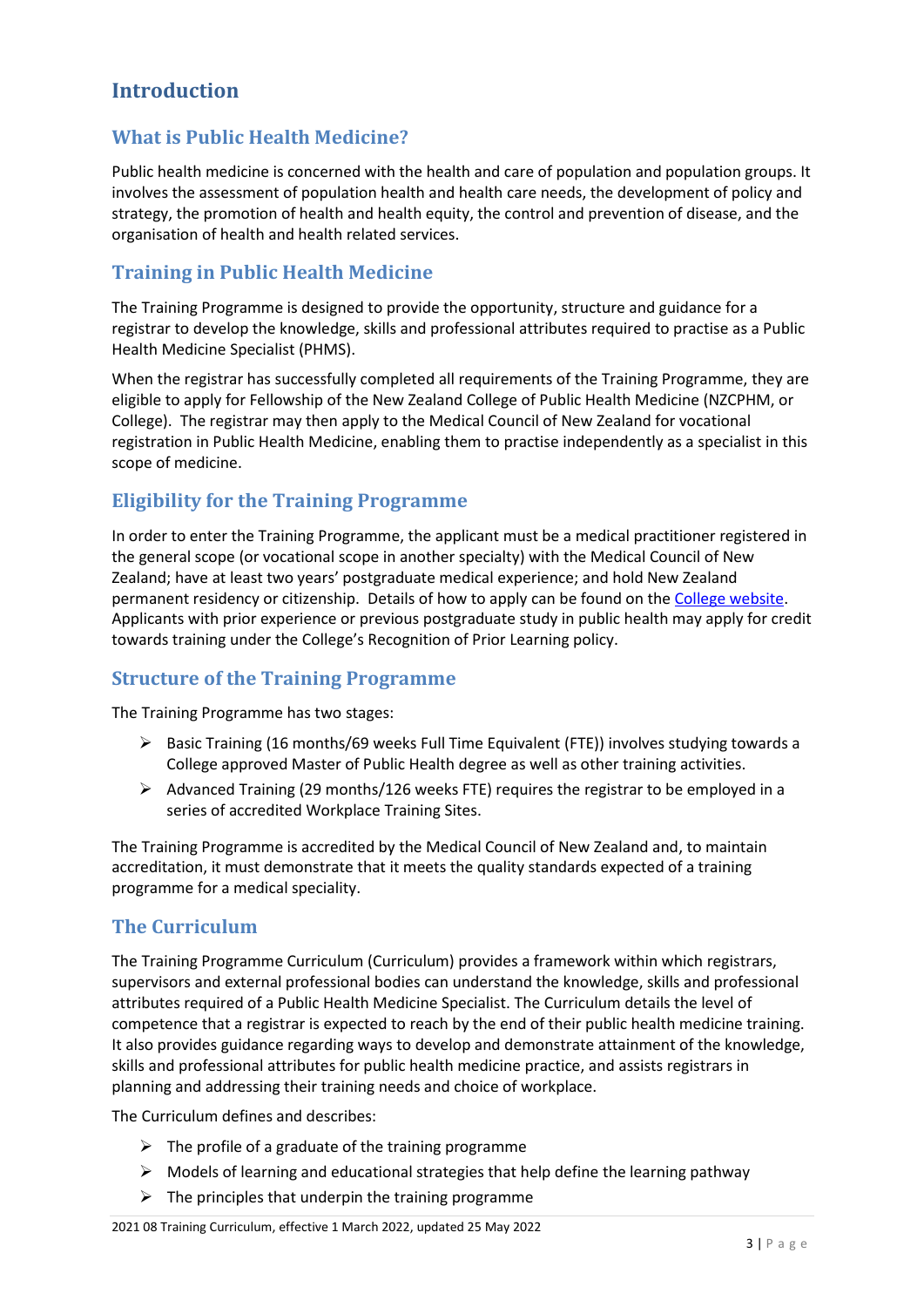- ➢ The training framework
- ➢ The learning opportunities available to a registrar
- $\triangleright$  How a registrar will be supported in their training
- ➢ How a registrar will be assessed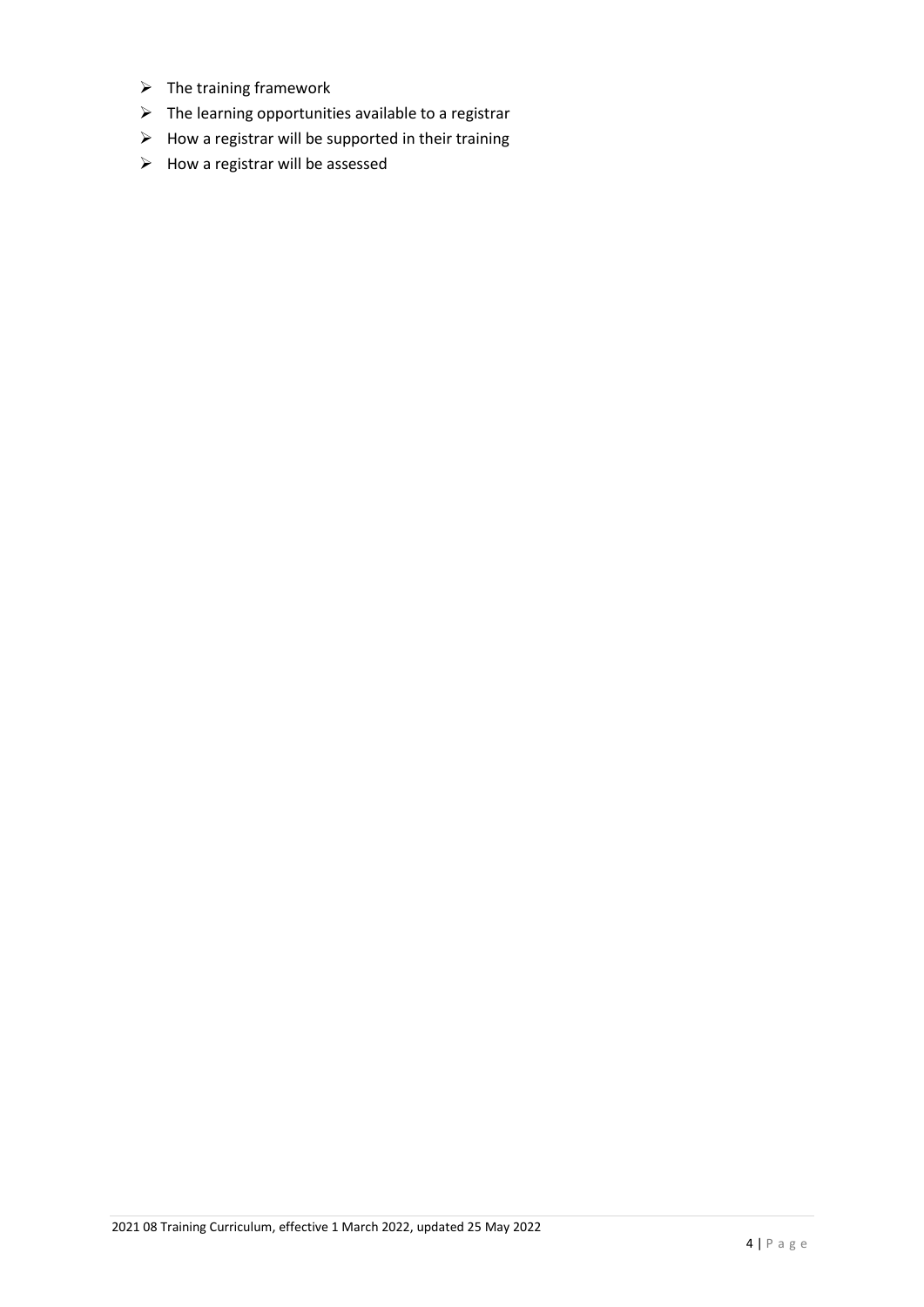### <span id="page-4-0"></span>**The Graduate Profile**

A graduate of the New Zealand College of Public Health Medicine training programme is entitled to describe themselves as a Public Health Medicine Specialist, and is expected to:

*Have the knowledge and skills required for practice as Public Health Medicine Specialist in New Zealand*, including being able to

- understand public health concepts and issues
- collect data and use information/data relevant to public health
- communicate effectively
- plan and deliver analyses of public health issues
- respond appropriately to public health issues including advising, taking action and evaluating outcomes
- build relationships with communities and organisations
- manage self and others
- lead and influence effectively

#### *Behave professionally and demonstrate the values of the College* through

- Behaving honestly, ethically, and in a culturally safe manner
- Advocating to improve public health and reduce public health inequities in Aotearoa New Zealand
- Working in partnership with Māori
- Undertaking training and continuing professional development to ensure the safety and effectiveness of their practice
- Supporting colleagues and multidisciplinary teams personally and professionally
- Seeking to use evidence as the basis of their practice
- Seeking sustainable processes and outcomes
- Working with vulnerable communities
- Recognition of New Zealand's status as a Pacific Nation

#### *Be able to practice in a variety of public health work settings*

Common roles undertaken by Public Health Medicine Specialists include

- *Medical Officer of Health:* The Medical Officer of Health works as part of a team alongside other public health professionals to protect and promote the health of that community. This role includes regulatory functions and is based in a Public Health Unit within a District Health Board.
- *Other Public Health Unit roles:* these roles may include working in areas such as information and analysis, 'health in all policies' and health promotion.
- *Strategy, Funding and Planning:* these roles are based within District Health Boards and are focussed on needs assessment, population health input to DHB plans and processes, prioritisation and allocative decision making.
- *Advisory:* Public Health Medicine Specialists work in a variety of advisory roles, including providing advice on regulatory and health policies, service development and planning of programmes.
- *Leadership and Management:* These are roles within the health sector that focus on population-based services and personal health treatment services. Public Health Medicine Specialists lead Ministry of Health programmes, provide advice to communities on ways to improve health outcomes, protect populations from environmental and biological hazards, and assess populations' needs for health services.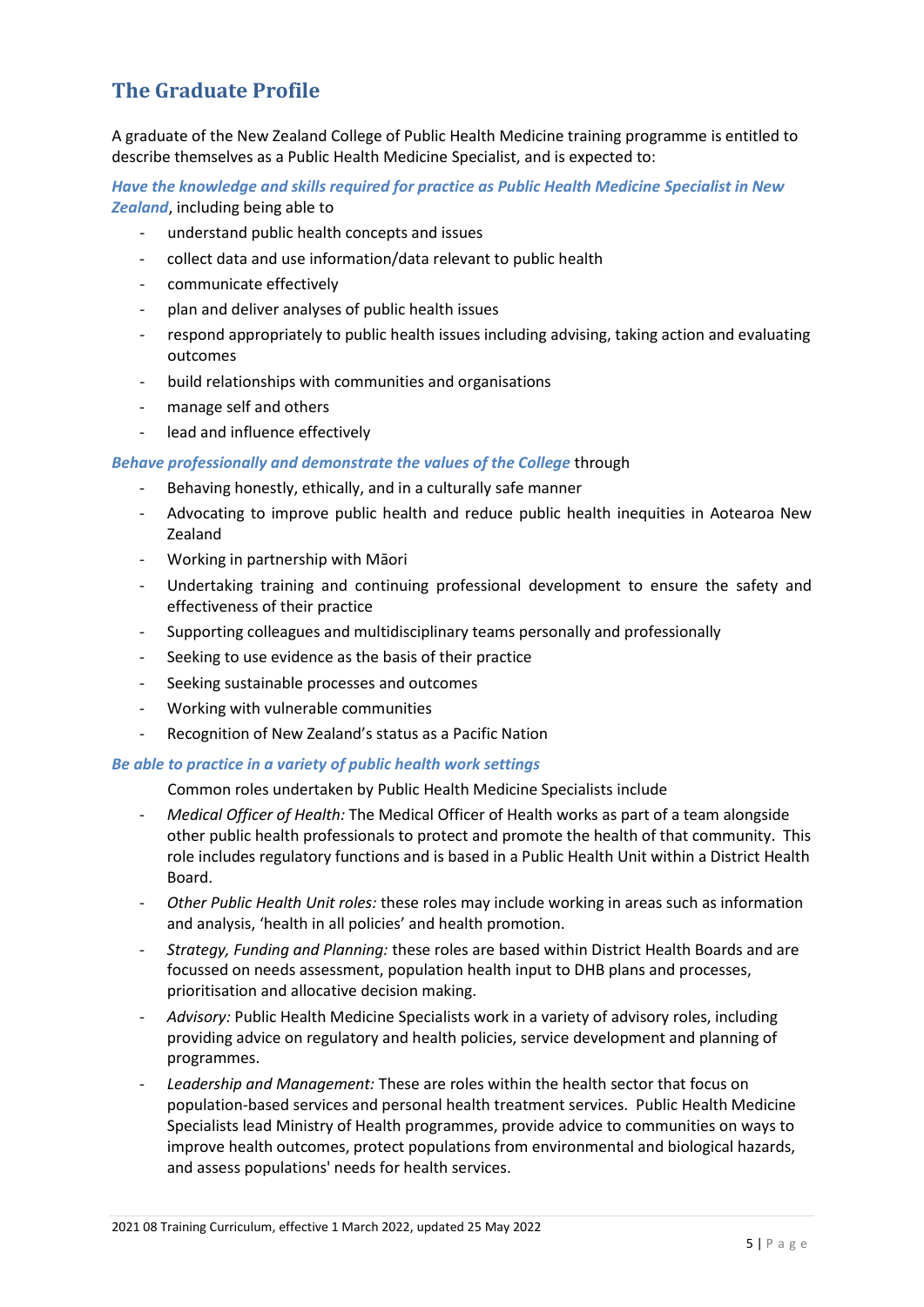- *Academic Public Health:* These research and teaching roles require a high level of academic expertise, and training for them usually includes a doctorate.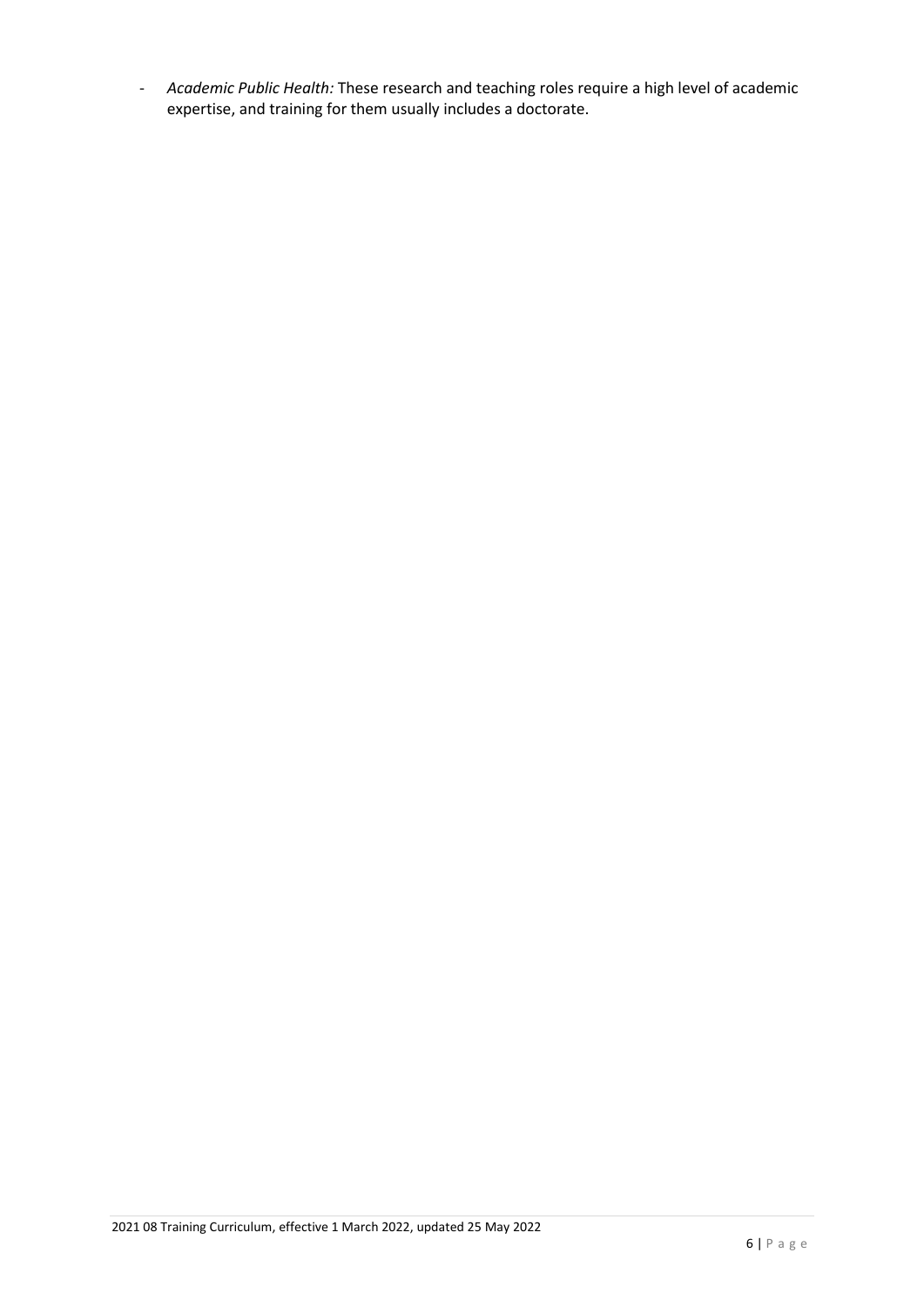### <span id="page-6-0"></span>**Models of Learning**

The Curriculum uses the following models of learning:

#### *Miller's Triangle of staged attainment of learning outcomes1,2,3*

In every step the underlying level is the building block for the next level:

- *Knows*: The knowledge required to be able to fulfill future tasks.
- Knows how: Whether the registrar knows how to use the knowledge.
- *Shows how*: The registrar is able to show that he/she can perform in a simulated environment (based on his/her knowledge).
- *Does:* Acting independently in the complex situation in an everyday context.

The last step demands thorough analysis of how to incorporate a skill into an everyday situation and still being able to reflect on it as a learning experience.

*Kolb's process of experiential learning* as a learning cycle identifies the importance of experiences and reflection in learning: 4

- *Concrete experience*: something the registrar sees or does.
- *Reflective observation*: the registrar reviews the event or experience in his/her mind and explores what happened and what he/she and others felt about it.
- *Abstract conceptualization*: develop an understanding of what happened by seeking more information and forming new ideas.
- *Active experimentation*: takes place when the registrar tries out the new ideas, which result from earlier experience and reflection.
- *Concrete experience*: adopting the new ideas into practice, starting the learning cycle again.

*Spiral learning* is a process in which educational concepts, knowledge and skills are presented in a recurrent manner, so that proficiency and integration are progressively fostered and tested in the development of understanding and practical competence. Spiral learning aids the development of professional reasoning. 5

*Critical, structured reflection* is an essential part of learning and professional development. The act of reflection on work and activities can guide the registrar towards discovering, exploring, and evaluating relationships between what he/she has learnt through academic studies and his/her experience in the workplace. The registrar is encouraged to reflect on his/her work during supervisory meetings and in written reports.

Registrars are also encouraged to learn with their peers. *Peer Support* provides an informal mechanism for offering intangible and practical support when requested or when the need for support is perceived. Peer Support can also take the form of self-directed registrar groups to meet and work together as a peer group. A peer group provides members with the opportunity to take part in a process of review during which they are assisted to reflect on and analyse their own performance, informed by the views of their peers.

 $1$  The Faculty of Public Health of the Royal Colleges of Physicians of the United Kingdom. Public Health Training Curriculum - 2007. London: UKFPH, 2007.

<sup>2</sup> Norcini JJ. Work based assessment. BMJ. 2003;326(7392):753-5.

<sup>&</sup>lt;sup>3</sup> Miller GE. The assessment of clinical skills/competence/performance. Acad Med, 1990;65(9 Suppl):S63-7.

<sup>4</sup> Kolb D. Experiential Learning: experience as the course of learning and development. Englewood Cliffs, New Jersey: Prentice Hall; 1984.

<sup>5</sup> Burill J. et al. An Introduction to Practice Education. Making Practice Based Learning Work Project. School of Health Sciences, University of Liverpool: Liverpool; 2004.

<sup>2021 08</sup> Training Curriculum, effective 1 March 2022, updated 25 May 2022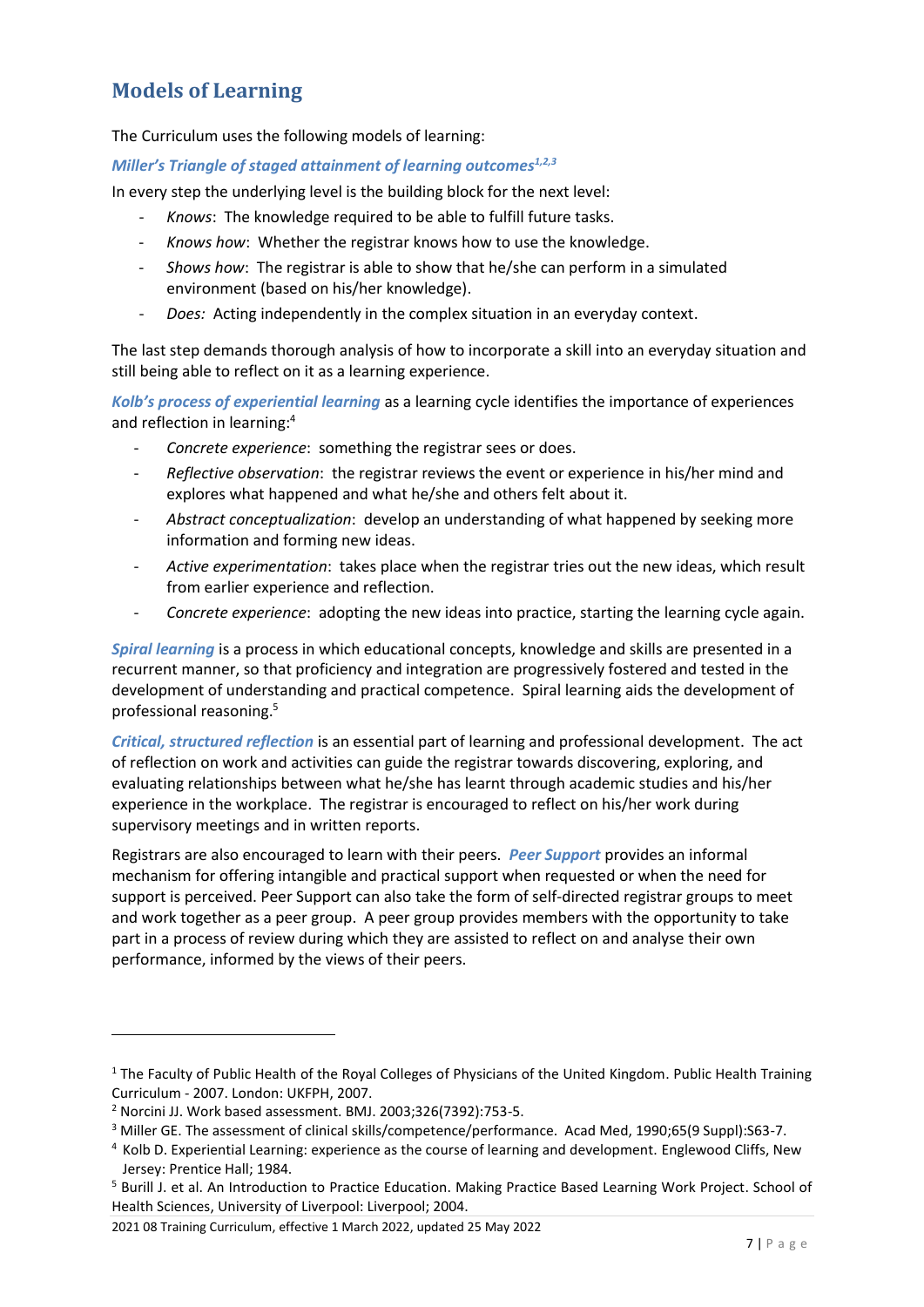### <span id="page-7-0"></span>**Expectations of the Training Programme**

The following points describe the general principles of the College's approach to ensuring that graduating registrars are competent to practice as Public Health Medicine Specialists. The College acknowledges that registrars are adult learners and that the experience of training in public health medicine will be different for each participant.

- $\triangleright$  Registrars are expected to actively uphold the principles of te Tiriti o Waitangi.
- $\triangleright$  Throughout their training, registrars are expected to plan and organise opportunities to develop the underpinning knowledge, core skills and professional attributes required by the training framework, and to demonstrate these through a variety of work activities and achievements.
- ➢ Upon entry into advanced training, registrars are likely to need a considerable degree of support and supervision in carrying out activities that develop the core skills. As registrars progress through advanced training, they should become increasingly able to perform the core skills, require less support and supervision, and be able to undertake increasingly complex tasks and projects.
- $\triangleright$  It is expected that registrars will demonstrate the professional attributes in each workplace, with growing confidence.
- $\triangleright$  As they approach the end of training, registrars are expected to demonstrate integration of the required knowledge, core skills and professional attributes, in preparation for being able to practice public health medicine independently.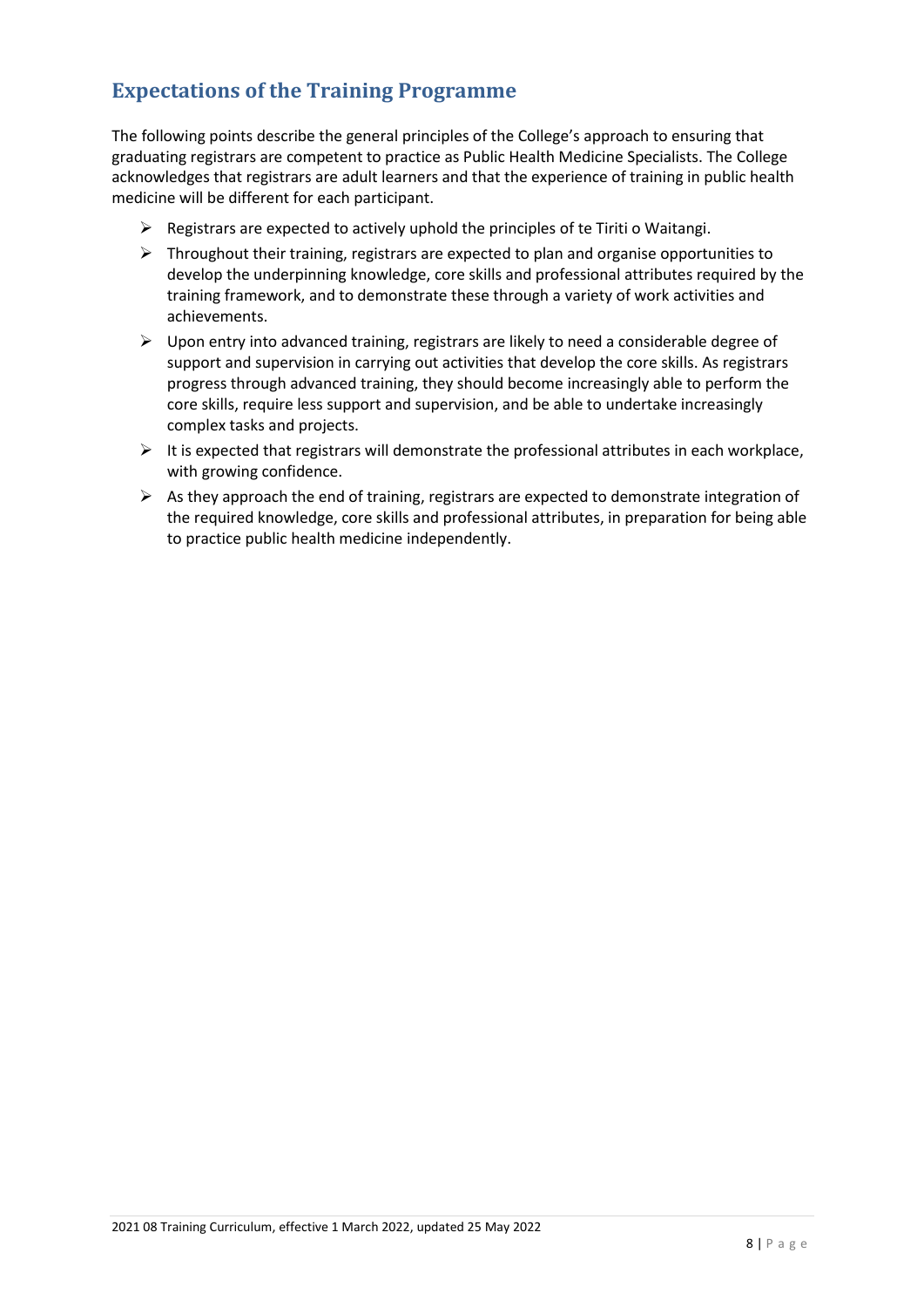### <span id="page-8-0"></span>**The Training Framework**

### <span id="page-8-1"></span>**Introduction to the framework**

The College's training framework consists of three areas, as follows:

| <b>Knowledge</b>                                                                                    |
|-----------------------------------------------------------------------------------------------------|
| Have a broad understanding of public health concepts and issues                                     |
| <b>Core skills</b>                                                                                  |
| Ability to collect and use information/data relevant to the public health question or situation     |
| Ability to communicate effectively for public health practice                                       |
| Ability to plan and deliver effective analyses of public health issues                              |
| Ability to advise on public health issues affecting different population groups                     |
| Ability to advise on the optimal public health response to specific health issues                   |
| Ability to take public health action and evaluate the outcome                                       |
| Ability to build relationships with communities and organisations and practise in a culturally safe |
| manner                                                                                              |

*Professional Attributes*

Behave in ways appropriate to the profession and the specialty of public health medicine

The first component of the Training Framework is *'knowledge*' whereby registrars are expected to have a broad understanding of public health concepts and issues. This is achieved through a combination of undertaking a Master of Public Health (MPH) during Basic Training and attending other workshops and courses during the entire training programme.

The second component of the Training Framework is *'core skills'*. These are the skills that underpin public health medicine practice and are transferable to any public health medicine context or work. Advanced training builds on the knowledge and skills acquired in basic training, and 'learning on the job' facilitates the development of the majority of core skills. Advanced registrars are expected to attain competence in the seven core skills with increasing independence so that by the end of training they are able to practise as Public Health Medicine Specialists.

The final component of the Training Framework is '*professional attributes'*. Throughout the training programme, registrars are expected to develop their abilities and maintain their commitment to good professional practice in public health.

### <span id="page-8-2"></span>**Competencies for Public Health Medicine Practice**

This training framework draws on the College's Public Health Medicine Competencies<sup>6</sup>, which are a detailed description of Public Health Medicine Specialist attributes and activities, designed to reflect the scope of practice of Public Health Medicine in New Zealand. There is a total of 116 Competencies, which are grouped into 15 broad areas:

- 1. Professional development and self-management competencies
- 2. Communication, leadership and teamwork competencies
- 3. Māori health and te Tiriti o Waitangi competencies
- 4. Health Equity
- 5. Culturally safe practice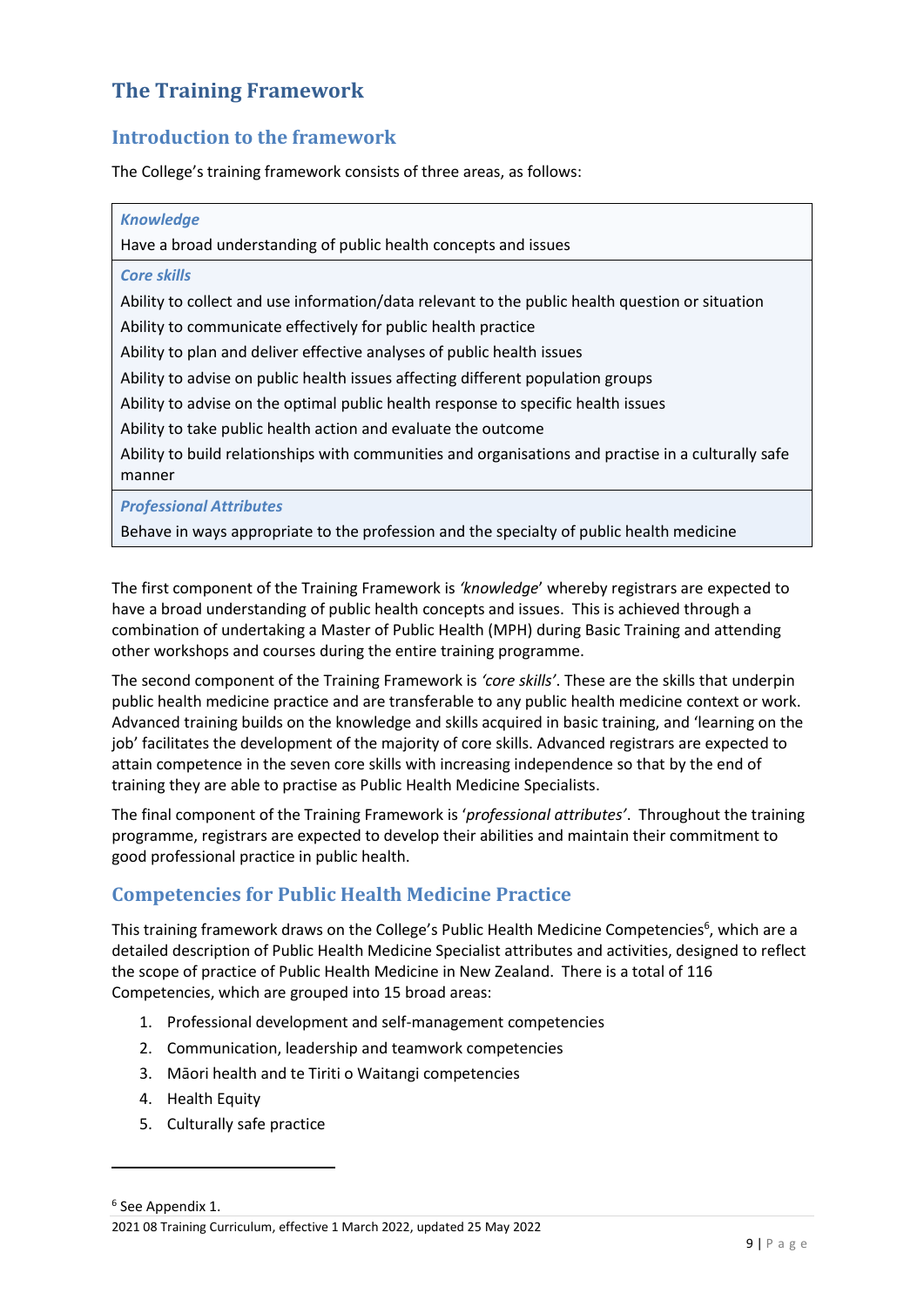- 6. Public health information and critical appraisal competencies
- 7. Public health research and teaching competencies
- 8. Health care and public health programme evaluation competencies
- 9. Policy analysis, development and planning competencies
- 10. Health promotion and community development competencies
- 11. Health protection and risk management competencies
- 12. Infectious disease prevention and control competencies
- 13. Chronic disease, mental illness and injury prevention competencies
- 14. Health sector development competencies
- 15. Organisational management competencies

Registrars are expected to gain an understanding of the key concepts and important factual knowledge for the Competencies during their training. Of the 116 Competencies, 19 describe the professional attributes that are required in public health medicine practice and a further 41 reflect the most common contexts in which registrars will be expected to apply their skills.

#### <span id="page-9-0"></span>**Levels of Competence**

The Competency framework includes five stages of competence development, ranging from  $0 - 4$  as shown below:



**Levels of Competence**

These levels are not distinct, separable steps. Rather, they indicate the continuum along which registrars' development of competence progresses during their training. At the end of training registrars are expected to be able to practice as independent Public Health Medicine Specialists, which means that they will need to be fully competent under most circumstances in the core skills and attributes. 'Most circumstances' indicates that, although they are fully competent, a newly graduated PHMS may need to seek input from others when undertaking work in an area that is new to them to ensure that they apply their knowledge, skills and professional attributes to the best effect.

### <span id="page-9-1"></span>**Required knowledge, skills and attributes**

#### *Knowledge*

The scope of knowledge is defined by the Competencies, and by the end of training registrars are expected to understand key concepts and important factual knowledge that underpin the Competencies. Much of the required knowledge will be acquired during the Master of Public Health, and this will be complemented by College-led training, Registrar-led training, as well as any additional training opportunities.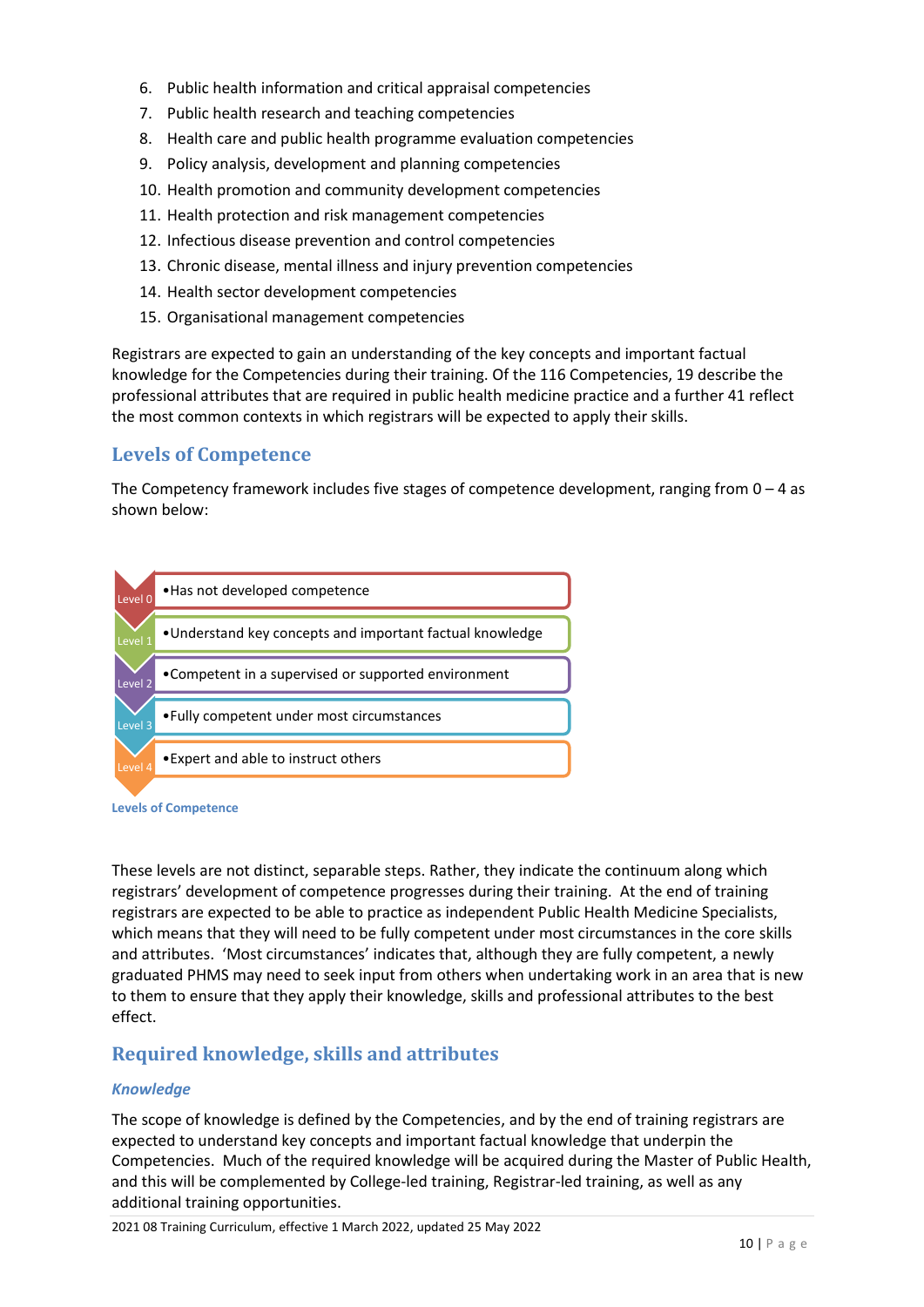#### *Core Skills*

The Competencies that are associated with the core skills indicate ways in which they can be applied. In order to address the College's commitment to reducing health disparities between Māori and non-Māori Competencies 3.1 and 3.2 are compulsory; in addition, Competency 5.1 is also compulsory. This reflects the expectation that registrars will routinely consider the implications of te Tiriti o Waitangi in their public health practice and the development of their own cultural safety. Registrars should be familiar with the Medical Council's requirement for cultural safety, and their position on how doctors can support the achievement of best health outcomes for Māori health equity.<sup>78</sup>Registrars will routinely have the opportunity to demonstrate core skills in different contexts with increasing levels of independence throughout their training. Registrars are expected to:

- $\triangleright$  Demonstrate each core skill through a range of applications
- ➢ Demonstrate each core skill in their work in each full year of advanced training
- $\triangleright$  Demonstrate the core skill at a level appropriate to their stage in the training programme, that is, demonstrate a decreasing requirement for supervision and an ability to apply the skills to increasingly complex and less structured work.

This means that the application of aspects of some core skills will inevitably be demonstrated with less well-developed competence than others, depending on when during a registrar's training he/she has the opportunity to work in particular contexts. Towards the end of a registrar's last workplace attachment, he/she should be demonstrating each core skill with a high degree of independence.

Demonstration of competence in the core skills includes records of workplace activities and achievements during advanced training, and assessments undertaken.

#### *Professional Attributes*

It is expected that, as registered medical practitioners, registrars will already have a good level of understanding and practice of the majority of the professional attributes required of them as Public Health Medicine Specialists. Registrars are expected to be familiar with the Medical Council's publication 'Good Medical Practice'.<sup>9</sup>

During training registrars will develop their professionalism, such that they are fully competent by the end of their training. Progress will be documented by workplace supervisors on a quarterly basis, complemented by quarterly registrar reflection and evidence of developing competence in this area.

Where a registrar's level of competence in the professional attributes is not at a level appropriate to their stage of training, this will be identified in quarterly review meetings and a plan for remediation drawn up by the registrar in consultation with the Training Programme Supervisor (TPS)<sup>10</sup>. Progress will be monitored by the TPS, including meeting more frequently than quarterly, and through other additional means if deemed necessary by the Training Programme Director (TPD) $^{11}$  in consultation with the TPS.

<sup>7</sup> [Medical Council of New Zealand, Statement on cultural safety.](https://www.mcnz.org.nz/assets/standards/b71d139dca/Statement-on-cultural-safety.pdf) 2019, MCNZ: Wellington

<sup>&</sup>lt;sup>8</sup> Medical Council of New Zeala[nd, He Ara Hauora Māori: A Pathway to Māori Health Equity](https://www.mcnz.org.nz/assets/standards/6c2ece58e8/He-Ara-Hauora-Maori-A-Pathway-to-Maori-Health-Equity.pdf). 2019, MCNZ: Wellington

<sup>&</sup>lt;sup>9</sup> Medical Council of New Zealand, Good Medical Practice. 2013, MCNZ: Wellington

<sup>&</sup>lt;sup>10</sup> Each registrar is allocated to a TPS who provides ongoing supervision throughout the training programme.

<sup>&</sup>lt;sup>11</sup> The TPD provides national professional leadership and oversight of the training programme.

<sup>2021 08</sup> Training Curriculum, effective 1 March 2022, updated 25 May 2022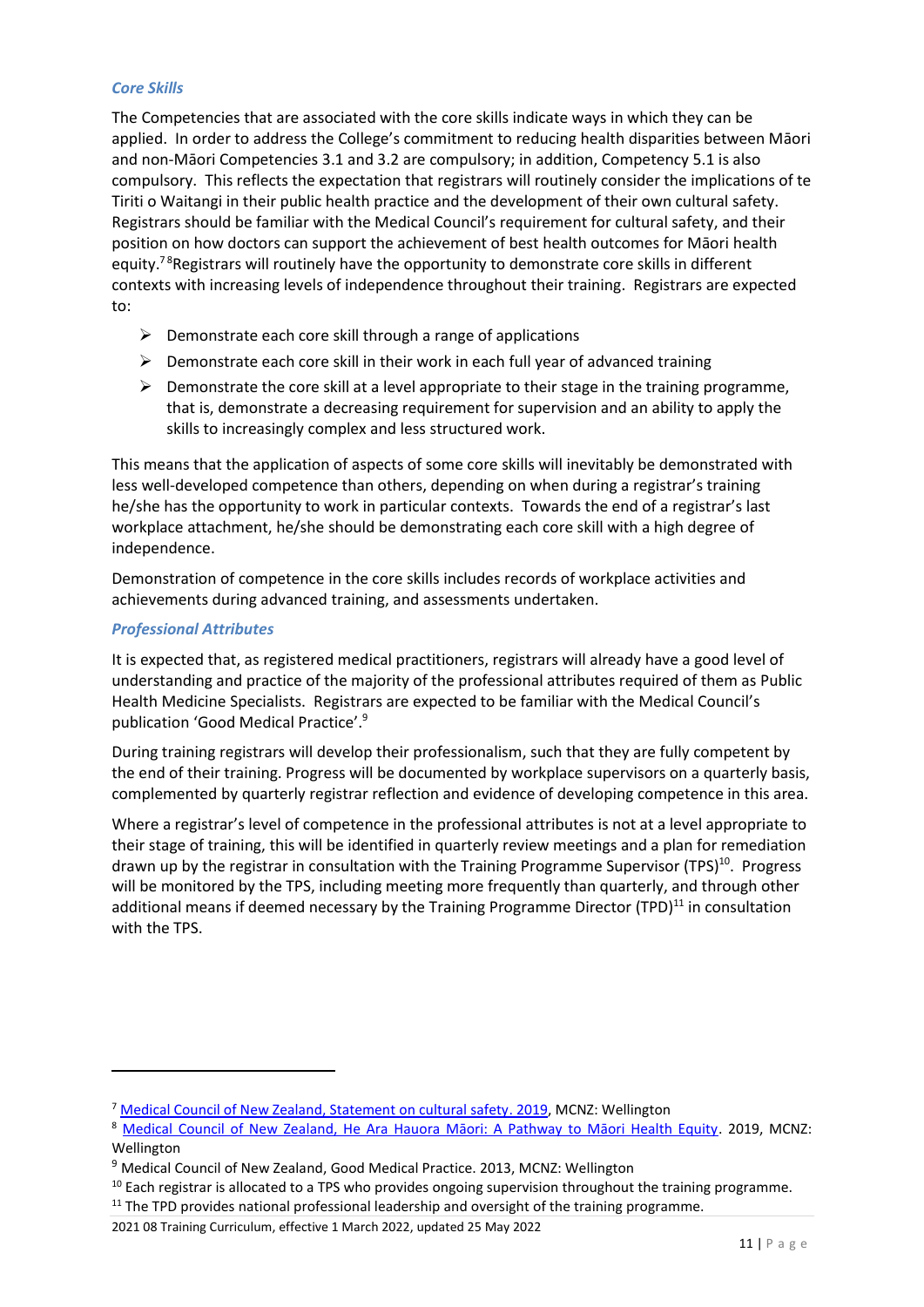# **Training Framework**

<span id="page-11-0"></span>

| <b>Component</b>                                                                              | <b>Requirements</b>                                                                                                                                                                                                                                                                                                                                           | <b>Competencies</b>                                                                                                                                                                                                                                                                                     |
|-----------------------------------------------------------------------------------------------|---------------------------------------------------------------------------------------------------------------------------------------------------------------------------------------------------------------------------------------------------------------------------------------------------------------------------------------------------------------|---------------------------------------------------------------------------------------------------------------------------------------------------------------------------------------------------------------------------------------------------------------------------------------------------------|
| <b>KNOWLEDGE</b>                                                                              |                                                                                                                                                                                                                                                                                                                                                               |                                                                                                                                                                                                                                                                                                         |
| Have a broad<br>understanding of public<br>health concepts and issues                         | Understand key concepts and important<br>factual knowledge<br>The ongoing process of learning will occur<br>through a range of opportunities including<br>the MPH.                                                                                                                                                                                            | All competencies (see Appendix 1)                                                                                                                                                                                                                                                                       |
| <b>CORE SKILLS</b>                                                                            |                                                                                                                                                                                                                                                                                                                                                               | Note: The Competencies provide examples of different applications of the core skills                                                                                                                                                                                                                    |
| Ability to collect and use<br>information/data relevant<br>to the PH question or<br>situation | Demonstrate the core skill through a range<br>of applications<br>Demonstrate the core skill in each full year<br>of advanced training<br>Success in the MPH may demonstrate most<br>of these information/ data collection skills<br>in a supported or supervised environment                                                                                  | 6.3 Ability to store and swiftly access essential public health information<br>6.4 Ability to conduct effective literature reviews<br>6.5 Ability to critically assess published literature and other evidence<br>6.6 Ability to use suitable information sources to describe the health of populations |
| Ability to communicate<br>effectively for public health<br>practice                           | Demonstrate the core skill through a range<br>of applications<br>Demonstrate the core skill in each full year<br>of advanced training<br>Activities contributing to demonstration of<br>this Core Skill include the summative<br>assessments: Assessed Written Report,<br>Direct Observation - Oral<br>Presentation/Chairing a Meeting and the<br>Examination | 2.8 Ability to communicate effectively using written and electronic media<br>2.9 Ability to communicate effectively through oral discussion and presentations<br>2.10 Ability to communicate effectively using the mass media                                                                           |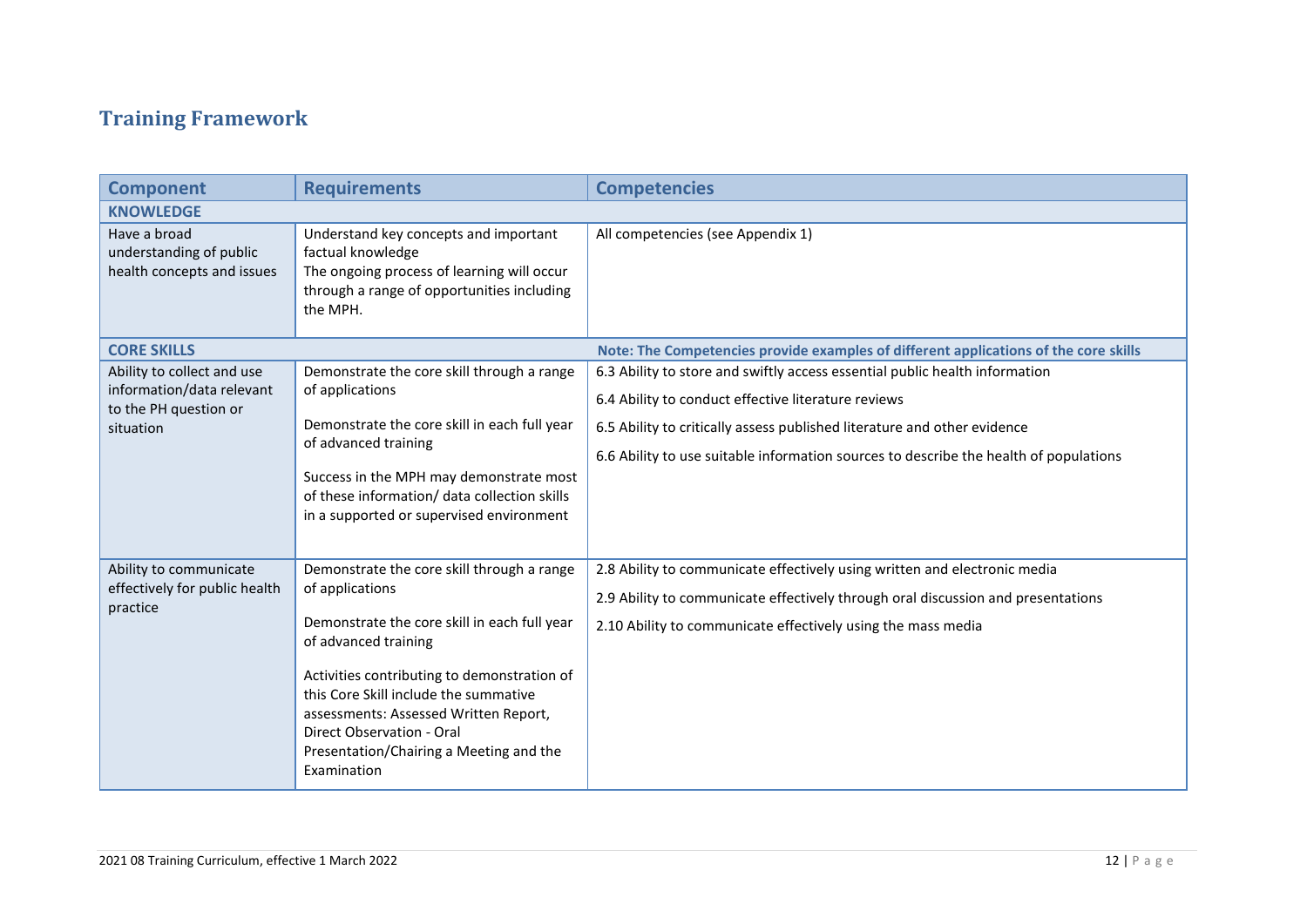| Ability to plan and deliver<br>effective analyses of public<br>health issues               | Demonstrate the core skill through a range<br>of applications<br>Demonstrate the core skill in each full year<br>of advanced training<br>In addition, Competency 3.1 should be<br>demonstrated in each full year of training,<br>at a level appropriate to the year of<br>training | 3.1 Ability to analyse public health issues from a Tiriti o Waitangi perspective<br>7.1 Ability to design and conduct effective research studies<br>9.2 Ability to conduct health needs assessments to inform policy<br>11.2 Ability to analyse surveillance data to support the management of environmental<br>health risks<br>12.2 Ability to analyse surveillance data to support prevention and control of infectious<br>diseases<br>13.3 Ability to analyse surveillance data to support the management of chronic diseases,<br>mental illness and injury                                                                                                                                                                     |
|--------------------------------------------------------------------------------------------|------------------------------------------------------------------------------------------------------------------------------------------------------------------------------------------------------------------------------------------------------------------------------------|------------------------------------------------------------------------------------------------------------------------------------------------------------------------------------------------------------------------------------------------------------------------------------------------------------------------------------------------------------------------------------------------------------------------------------------------------------------------------------------------------------------------------------------------------------------------------------------------------------------------------------------------------------------------------------------------------------------------------------|
| Ability to advise on public<br>health issues affecting<br>population groups                | Demonstrate the core skill through a range<br>of applications<br>Demonstrate the core skill in each full year<br>of advanced training<br>In addition, Competency 3.2 should be<br>demonstrated in each full year of training,<br>at a level appropriate to the year of<br>training | 3.2 Ability to advise on the public health issues affecting Māori<br>4.1 Ability to advise on the public health issues affecting groups who experience inequities<br>in New Zealand<br>6.11 Ability to advise on major public health determinants and inequities<br>6.12 Ability to advise on the public health issues affecting age and gender groups                                                                                                                                                                                                                                                                                                                                                                             |
| Ability to advise on the<br>optimal public health<br>response to specific health<br>issues | Demonstrate the core skill through a range<br>of applications<br>Demonstrate the core skill in each full year<br>of advanced training                                                                                                                                              | 10.1 Ability to apply a health promotion approach to analysing public health problems<br>11.1 Ability to advise on the public health management of environmental health risks<br>12.1 Ability to advise on the public health management of infectious diseases<br>13.1 Ability to advise on the public health management of chronic diseases, mental illness<br>and injury<br>13.2 Ability to advise on the determinants of chronic disease, mental illness and injury and<br>their public health management<br>14.1 Ability to promote a population health approach within the health and disability care<br>sector<br>15.1 Ability to apply effective management principles to public health and other relevant<br>organisations |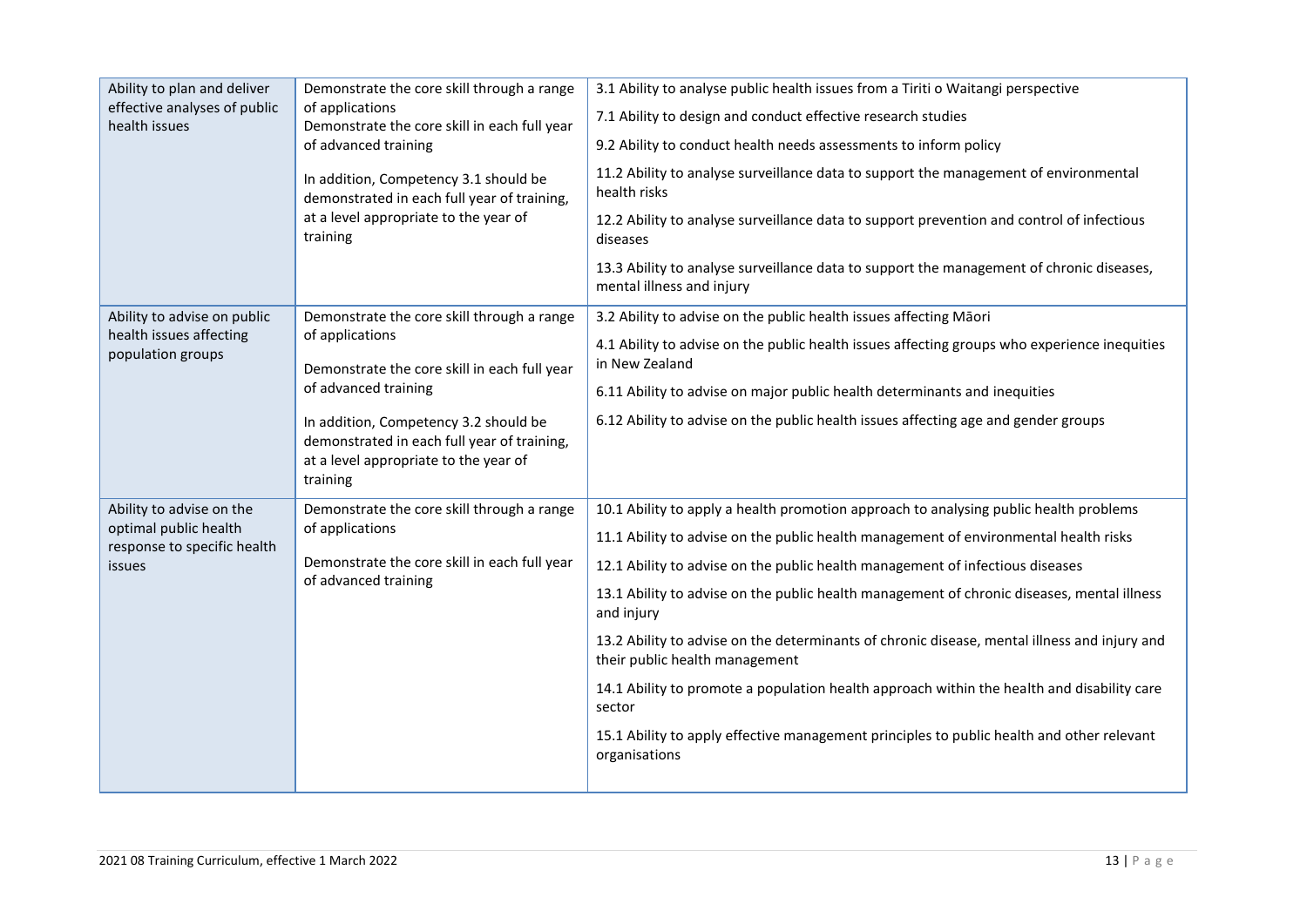| Ability to take public health                      | Demonstrate the core skill through a range                           | 6.2 Ability to rapidly assess and respond to urgent public health questions                                                                                       |
|----------------------------------------------------|----------------------------------------------------------------------|-------------------------------------------------------------------------------------------------------------------------------------------------------------------|
| action and evaluate the<br>outcome                 | of applications                                                      | 6.7 Ability to analyse and communicate the risk of adverse events in a meaningful way                                                                             |
|                                                    | Demonstrate the core skill in each full year<br>of advanced training | 6.9 Ability to design and evaluate disease and hazard surveillance systems                                                                                        |
|                                                    |                                                                      | 6.10 Ability to design and evaluate screening programmes                                                                                                          |
|                                                    |                                                                      | 8.1 Ability to evaluate health services and public health programmes                                                                                              |
|                                                    |                                                                      | 9.1 Ability to develop and influence policy to improve public health and reduce inequities                                                                        |
|                                                    |                                                                      | 10.2 Ability to develop health promotion programmes in response to public health<br>problems                                                                      |
|                                                    |                                                                      | 11.3 Ability to use regulatory measures to protect and promote health                                                                                             |
|                                                    |                                                                      | 11.7 Ability to manage public health emergencies (arising from natural disasters or<br>environmental means)                                                       |
| Ability to partner and build<br>relationships with | Demonstrate the core skill through a range<br>of applications        | 3.3 Ability and commitment to share power authentically and work in partnership<br>with Māori                                                                     |
| communities and<br>organisations and practise      | Demonstrate the core skill in each full year<br>of advanced training | 3.4 Ability and commitment to promote Māori leadership and self-determination                                                                                     |
| in a culturally safe manner                        |                                                                      | 4.2 Ability to communicate effectively with people of other cultures                                                                                              |
|                                                    |                                                                      | 4.3 Ability to contribute effectively to culturally diverse teams in order to achieve<br>health equity                                                            |
|                                                    |                                                                      | 4.4 Ability and commitment to establish effective cross-cultural partnerships with<br>groups who experience inequities to achieve improved public health outcomes |
|                                                    |                                                                      | 4.5 Ability to plan, analyse, research, and evaluate public health issues public health<br>issues to achieve health equity                                        |
|                                                    |                                                                      | 5.3 Ability and commitment to take community feedback into account to ensure<br>culturally safe practise                                                          |
|                                                    |                                                                      | 5.4 Ability to develop and implement policy, proposals and programmes from a<br>pro-equity and anti-racist perspective                                            |
|                                                    |                                                                      | 10.3 Ability and commitment to enable individual and community participation in<br>health promotion                                                               |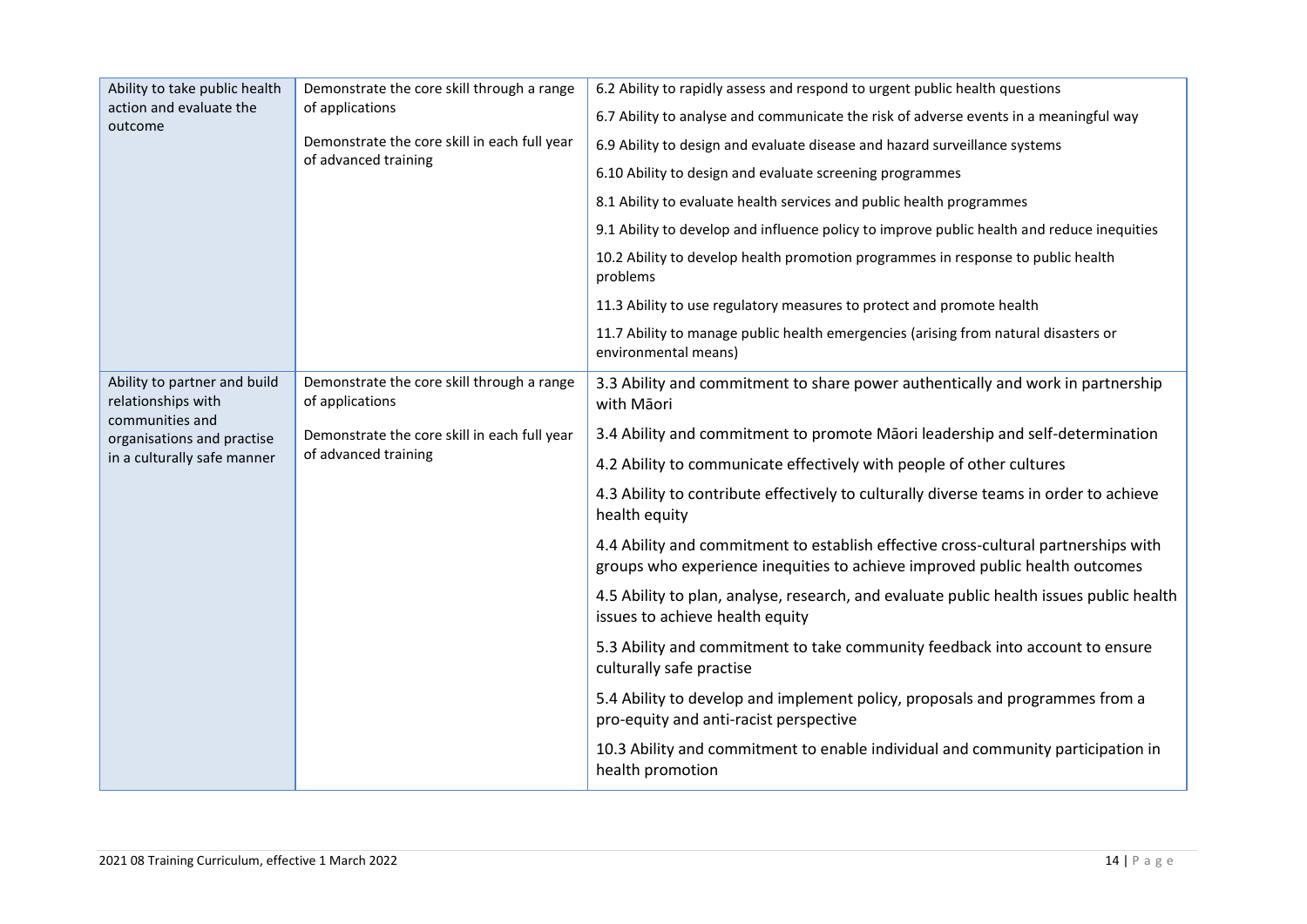| <b>PROFESSIONAL ATTRIBUTES</b>                                                    |                                                                                                  |                                                                                                                                                     |
|-----------------------------------------------------------------------------------|--------------------------------------------------------------------------------------------------|-----------------------------------------------------------------------------------------------------------------------------------------------------|
| Behave in ways appropriate                                                        | Difficulties in achieving the professional                                                       | 1.1 Ability and commitment to manage one's own training and continuing professional                                                                 |
| to the profession and the<br>specialty<br>reporting' complemented by Multi-Source | attributes will be identified via 'exception                                                     | development                                                                                                                                         |
|                                                                                   | Feedback, one in each full year of training.                                                     | 1.2 Ability to establish and maintain career direction and motivation                                                                               |
|                                                                                   | In addition, Competency 5.1 should be                                                            | 1.3 Ability to manage time and workload to achieve organisational and professional goals                                                            |
|                                                                                   | demonstrated in each full year of training,<br>at a level appropriate to the year of<br>training | 1.4 Ability to optimise one's personal health                                                                                                       |
|                                                                                   |                                                                                                  | 1.5 Ability and commitment to practise in a safe manner                                                                                             |
|                                                                                   |                                                                                                  | 1.6 Ability and commitment to work in an ethically sound manner                                                                                     |
|                                                                                   | 1.10 is demonstrated by maintaining a<br>CORE Immediate certificate                              | 1.7 Ability and commitment to advocate for timely effective action in response to important<br>threats to public health                             |
|                                                                                   |                                                                                                  | 1.8 Ability and commitment to practise in a manner that promotes a sustainable physical<br>and social environment                                   |
|                                                                                   |                                                                                                  | 1.9 Ability and commitment to use evidence as the basis for public health practice                                                                  |
|                                                                                   |                                                                                                  | 1.10 Ability to provide effective first aid in emergency situations                                                                                 |
|                                                                                   |                                                                                                  | 2.1 Ability and commitment to establish highly effective working relationships with<br>colleagues                                                   |
|                                                                                   |                                                                                                  | 2.2 Ability to lead and influence effectively                                                                                                       |
|                                                                                   |                                                                                                  | 2.3 Ability and commitment to contribute effectively to multidisciplinary teams                                                                     |
|                                                                                   |                                                                                                  | 2.4 Ability to contribute effectively to organisational processes                                                                                   |
|                                                                                   |                                                                                                  | 2.5 Ability to support the professional development of colleagues and more junior staff                                                             |
|                                                                                   |                                                                                                  | 2.6 Ability to manage projects effectively                                                                                                          |
|                                                                                   |                                                                                                  | 2.7 Ability and commitment to consult effectively with others in a range of settings                                                                |
|                                                                                   |                                                                                                  | 3.5 Ability to challenge organisations and individuals in the New Zealand health system on<br>their achievement of te Tiriti o Waitangi obligations |
|                                                                                   |                                                                                                  | 5.1 Ability and commitment to manage one's own development of culturally safe practice                                                              |
|                                                                                   |                                                                                                  | 5.2 Ability to continuously examine the potential impact of one's own culture and bias on<br>one's own public health practice                       |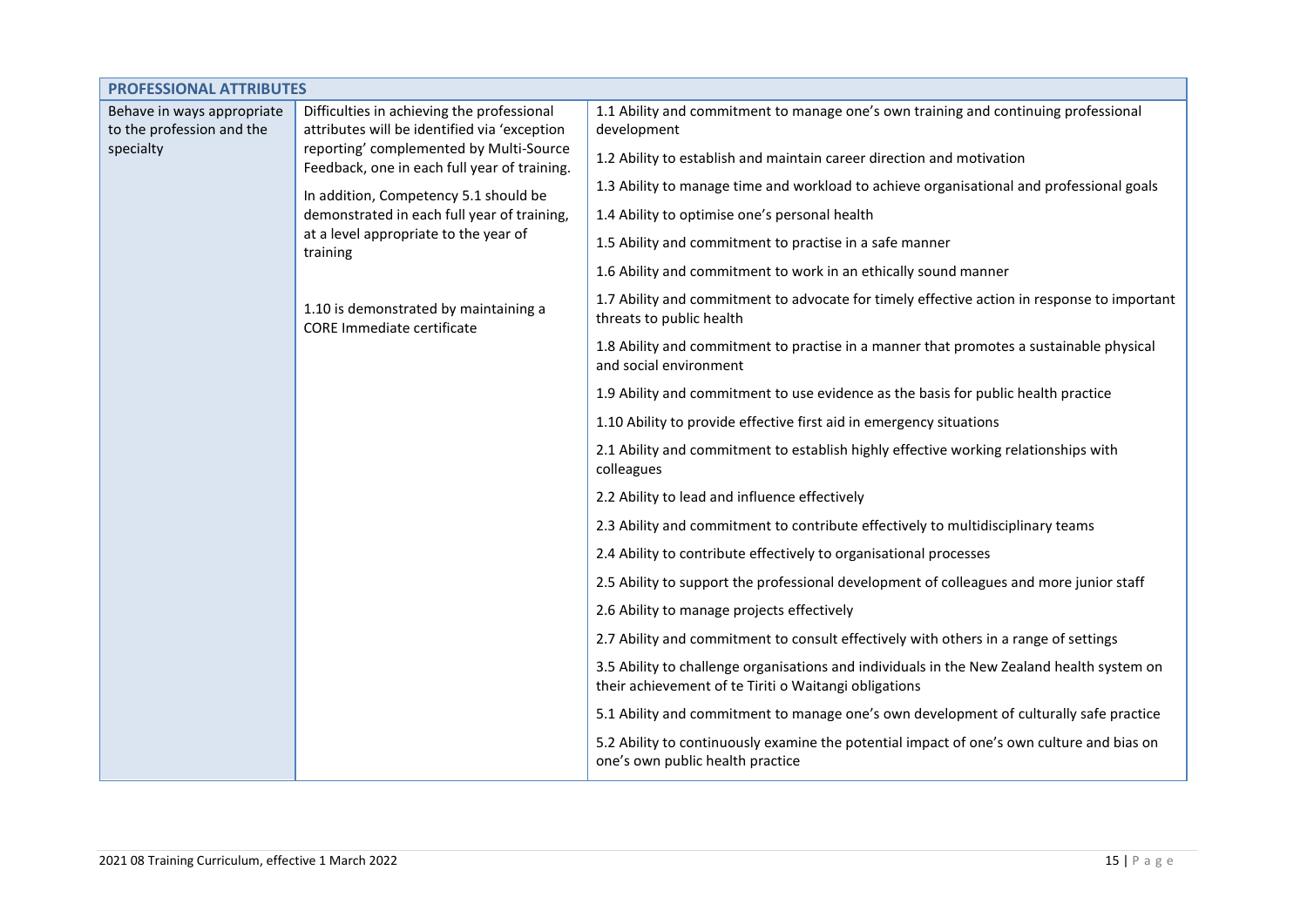## <span id="page-15-0"></span>**Learning Opportunities**

Learning opportunities, that is all the activities that stimulate learning for a registrar, utilise two broad types of educational strategies:

- Academic learning, including courses, conferences, workshops, and self-directed learning. The academic learning strategy is best for developing "knows" and "knows how".
- *Workplace-based learning* is learning that is integrated in current work processes and practices and makes use of existing resources. Workplace-based learning has been the predominant strategy for medical learning and is the most important educational strategy for professional skill development and "shows how" and "does".<sup>12</sup>

There are two stages to the Training Programme: the first stage, Basic Training, is academic learning whereas Advanced Training is predominantly workplace-based learning.

### <span id="page-15-1"></span>**Basic Training**

The focus of Basic Training is developing the knowledge base for public health medicine specialist practice. The primary learning opportunities come through undertaking postgraduate level papers and a dissertation. Other learning opportunities include College-led training days, registrar-led training days, and seminars offered by the universities. All these are important for establishing connections within the public health networks, including with other registrars and PHMS.

Basic Training requires the registrar to undertake a formal university qualification. The courses approved for this purpose are offered for the Master of Public Health (MPH) degrees offered by the University of Auckland and the University of Otago. The time allocated for completion of Basic Training is 69 weeks (16 months) FTE. A registrar must undertake twelve papers plus a dissertation in order to obtain an MPH.

Other than in the circumstance where an MPH paper is only offered after 69 weeks FTE, Basic Training, including the submission of the dissertation to the University for marking, must be fully completed before Advanced Training is commenced.

#### <span id="page-15-2"></span>**Prescribed MPH Papers**

Registrars are required to take certain prescribed papers to ensure they cover the subject areas most relevant to the practice of Public Health Medicine. The prescribed papers differ between the Universities of Auckland and Otago, reflecting the different structure of the courses at each of the universities. Registrars are expected to undertake College prescribed MPH papers prior to optional papers, where the university timetable allows.

#### *University of Auckland*

The University of Auckland requires the registrar to enrol for direct entry into the MPH programme. DPH and MPH courses are measured in points.

The College prescribes the following papers at the University of Auckland:

- POPLHLTH 706 Statistics in Health Science
- POPLHLTH 725 Environmental Health
- POPLHLTH 733 Health Promotion Theory and Models
- MAORIHTH 701 Foundations of Māori Health
- POPLHLTH 760 Principles of Public Health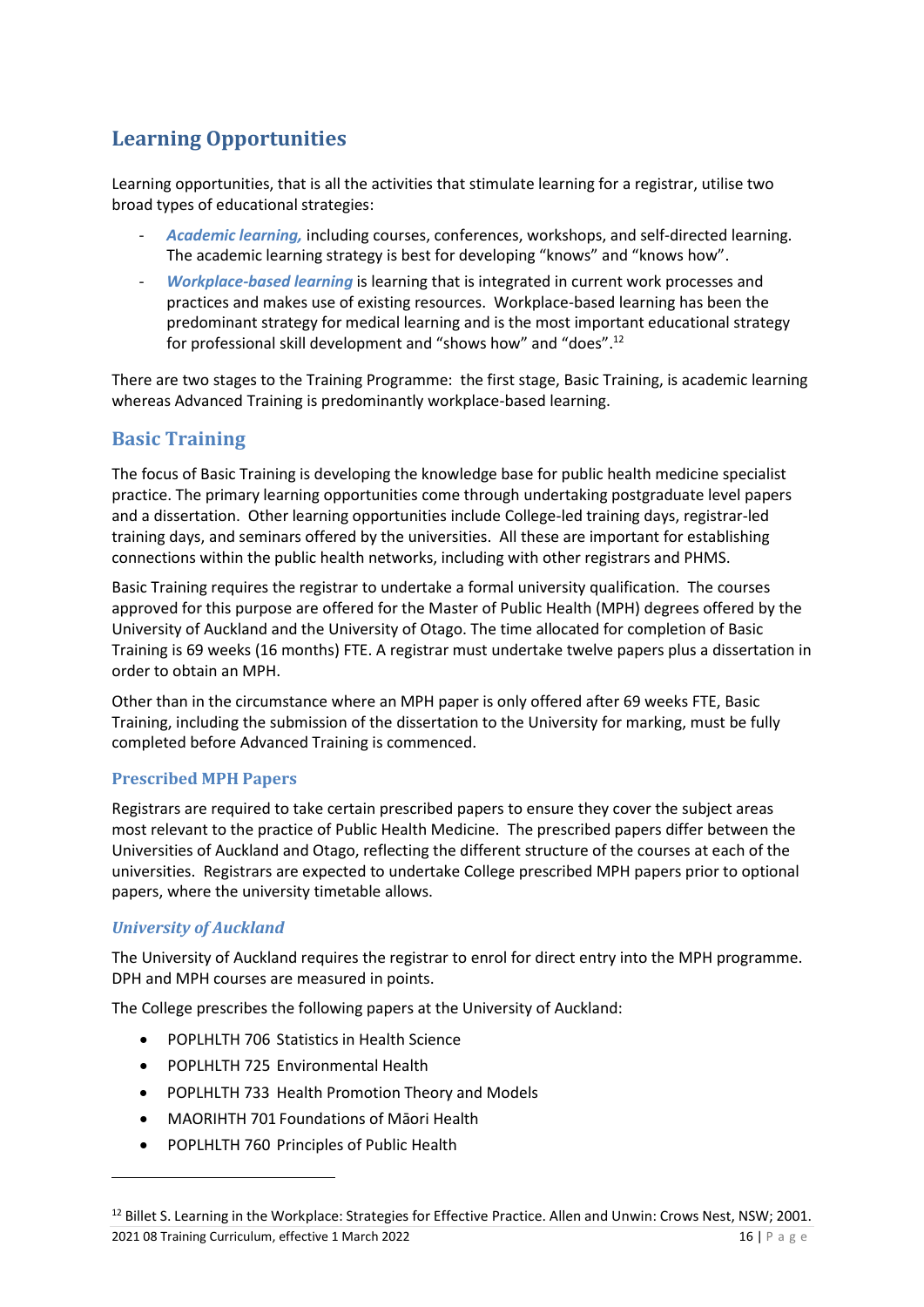- POPLHLTH 708 Epidemiology
- POPLHLTH 726 Health Protection
- POPLHLTH 776 Public Health in Practice

#### *Plus either one of*

• POPLHLTH 701 Research Methods in Health **or** POPLHLTH 767 Health Services Research Methods

#### *and either one or both of:*

• POPLHLTH 718 Health and Public Policy **and / or** POPLHLTH 719 Health Economics

#### **Optional recommended papers are:**

- POPLHLTH 709 Evidence for Best Practice
- HLTHMGT 721 Health Management
- POPLHLTH 739 Introduction to Pacific Health
- POPLHLTH 734 Health Promotion Strategies
- POPLHLTH 722 Organisation of Health Systems
- POPLHLTH 704 Qualitative Health Research
- POPLHLTH 707 Statistics in Health Science 2
- POPLHLTH 715 Global Public Health
- POPLHLTH 752 Case Studies in Global Health
- POPLHLTH 717 Health and Society
- POPLHLTH 732 Population Youth Health
- POPLHLTH 737 Alcohol, Tobacco and Other Drug Studies
- POPLHLTH 763 Human Vaccinology
- POPLHLTH 765 Nutrition Interventions in Public Health
- MAORIHTH 706 Māori Health Policy and Practice
- MAORIHTH 709 Transformational Research for Māori Health
- MAORIHTH 710 Kaupapa Māori Theory
- MAORIHTH 711 Special Topic: Māori Quantitative Methods

#### *University of Otago*

The University of Otago requires the completion of a Diploma of Public Health (DPH) to gain entry to the MPH programme.

The College prescribes the following papers at the University of Otago:

- PUBH 711 Principles in Epidemiology
- PUBH 712 Foundations of Hauora Māori
- PUBH 713 Society, Health and Promotion
- PUBH 714 Public Policy and Health Systems
- PUBH 733 Environment and Health
- PUBH 725 Applied Biostatistics 1 Fundamentals
- PUBH 734 Health Protection
- PUBH 732 Using Epidemiology in Public Health Practice

#### *Plus either one of*

• PUBH744 Healthy Public Policy **or** PUBH735 The Economics of Health Policy Decision Making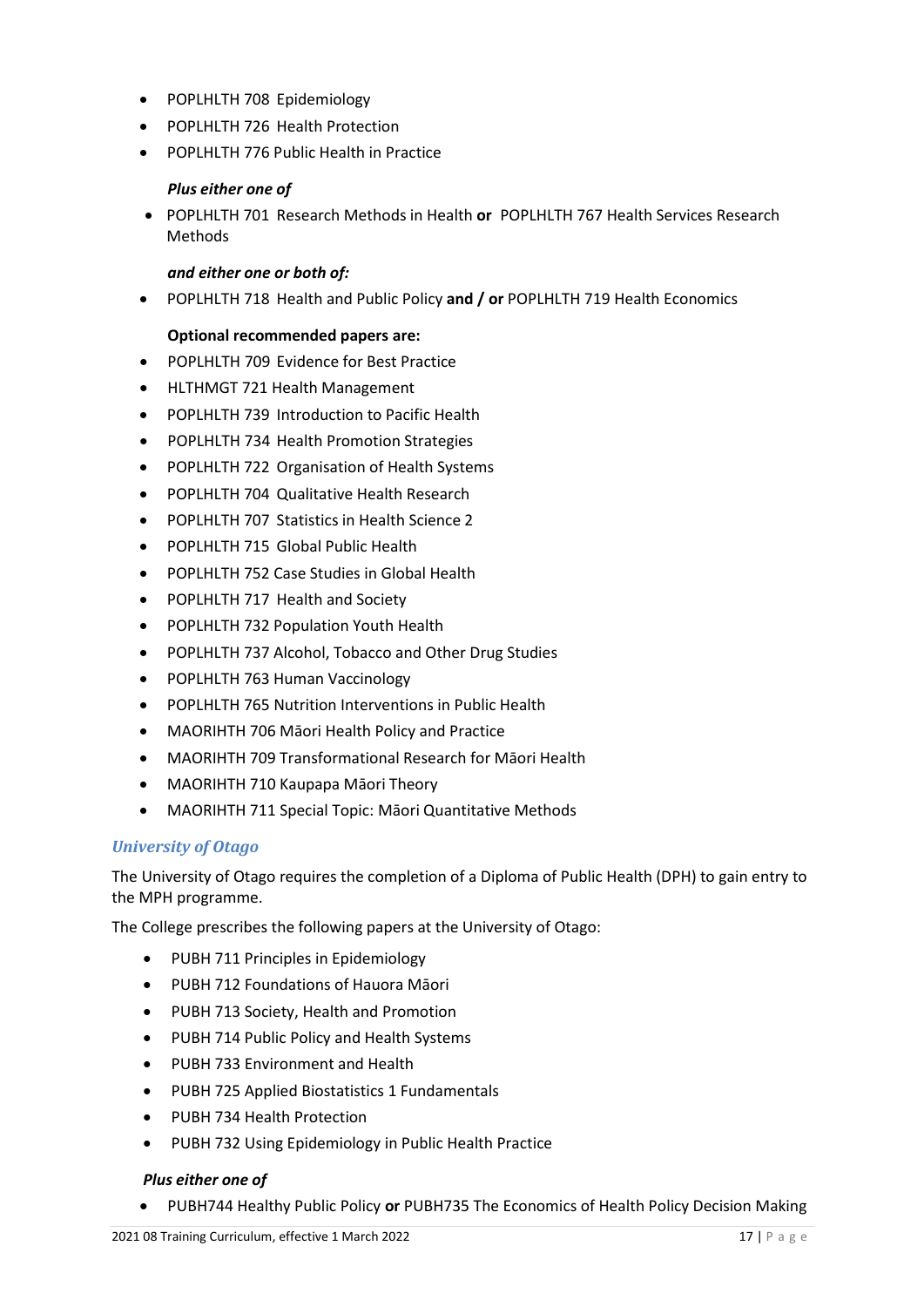#### *and one of:*

• PUBH721 Methods for Epidemiological Research **or** PUBH723 Survey Methods **or** PUBH724 Introduction to Qualitative Research Methods.

#### **Recommended Optional papers:**

- PUBH 726 Applied Biostatistics 2 Regression Methods
- PUBH 736 Economic Evaluation
- PUBH 737 Public Health Law and Public Health Ethics
- PUBH 738 Global Health Law and Global Health Ethics
- PUBH 745 Introduction to Pacific Public Health
- PUBH 741 Hauora Māori Policy, Practice and Research
- PUBH 742 International Health Systems
- PUBH 743 Health Promotion Programme Planning and Evaluation

#### <span id="page-17-0"></span>**Dissertation Requirements**

A registrar must undertake his/her dissertation in the university's department of Public Health.

The proposed research topic and approach to the dissertation must meet university and Training Programme requirements.

If the university has any prerequisite papers for the dissertation the registrar should ensure these are met. Due to the nature of the dissertation it is strongly recommended that registrars take at least one research paper before the commencement of the dissertation process.

Assessment of the completed dissertation is undertaken by the university. The Training Programme has no separate assessment process.

The College has a document outlining the dissertation process requirements and registrars should make themselves familiar with this process; this is available on the website.

#### <span id="page-17-1"></span>**Advanced Training**

Advanced Training builds on the knowledge acquired in Basic Training. The focus of Advanced Training is development of the core skills and professional attributes for public health medicine predominantly through workplace-based learning experiences. This stage of training is 126 weeks (29 months) FTE in duration.

Learning opportunities in Advanced Training primarily come from workplace-based learning in Workplace Training Sites. There are a range of workplaces that regularly employ registrars, including:

- Public Health Units of District Health Boards (compulsory training placement),
- Planning and Funding Units of District Health Boards
- The Ministry of Health
- The Department of Public Health, University of Otago
- The School of Population Health, University of Auckland
- Non-Governmental Organisations including Primary Health Organisations

In order to develop the range of core skills, registrars should seek a variety of workplace-based experiences. Workplace Training Sites are required to participate in an accreditation process which requires the site to demonstrate that it complies with a defined set of quality standards set by the College.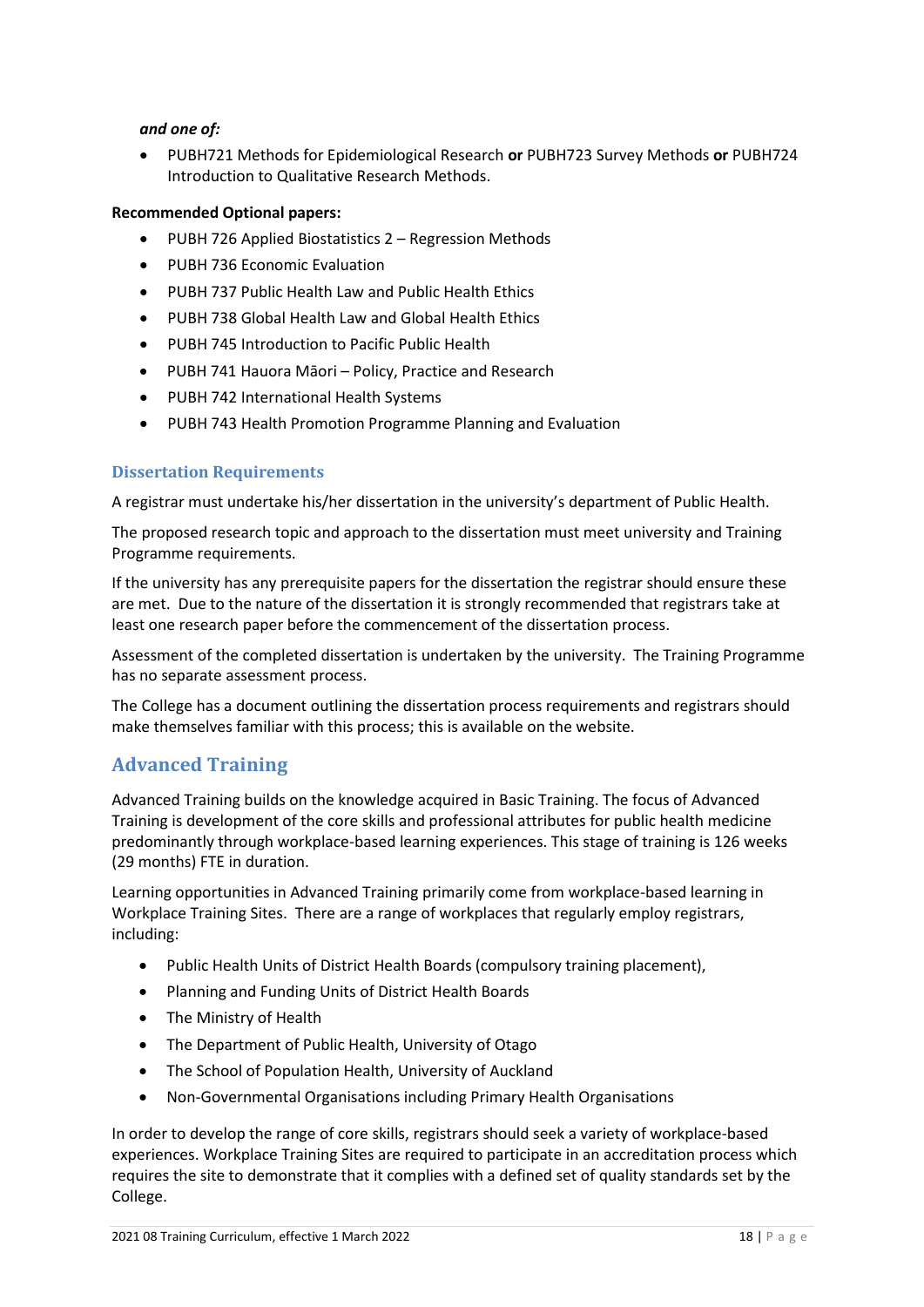Registrars are required to:

- work with his/her TPS to plan workplace training placements during Advanced Training as part of core skill development planning;
- work in at least three different workplaces during Advanced Training;
- undertake a placement within a District Health Board Public Health Unit during Advanced training. Six months FTE is the minimum requirement for this placement and it is strongly advised that it is undertaken in the first year of Advanced training; and
- make his/her own employment arrangements with the Workplace Training Site.

In addition to workplace-based experience, registrars in Advanced Training are required to attend College-led training. Registrars are also encouraged to attend courses, workshops and conferences provided by the workplace.

Self-directed learning is an important part of learning during both Basic and Advanced Training. Registrars are also encouraged to form study groups, in particular for preparation for the Examination and pieces of work submitted as Assessed Written Reports.

Registrars may choose to commence a PhD in their final year of Advanced Training provided they can demonstrate their PhD thesis topic is suitable for Public Health Medicine training and will contribute to the completion of core skills and professional attributes. In some instances, PhD study may be recognised as an advanced training placement, provided that at least two other training placements have been competed, and that the registrar has completed all required training programme competencies and skills except for those that can be gained in an academic environment.

### <span id="page-18-0"></span>**Training Programme Roles**

*Registrars* are expected to be the drivers of their own learning and competence development. They are required to plan and organise the evidence required for documentation of progress and demonstration of competence in the core skills. They are also responsible for identifying gaps in competence development and ensuring that these gaps are addressed with guidance from their supervisors.

The *Training Programme Supervisor* is a Fellow of the College with at least 4 years' experience as a PHMS registered in the vocational scope of Public Health Medicine with the Medical Council of NZ; and is responsible for the overall supervision of a registrar in the Training Programme. Supervision is an integral part of facilitating learning for a registrar, particularly in aiding reflection and competency development.

The TPS provides support and guidance to the registrar in identifying gaps in competence development and planning to address the gaps. The TPS, on the basis of the evidence provided by the registrar, will advise the registrar and the College of the registrar's progress in the training programme.

The role of the TPS includes providing high quality supervision through:

- assisting registrars with the development of training plans, including identifying suitable workplace training sites and additional training opportunities
- assessing learning needs and monitoring progress through regular discussions with registrars and other supervisors
- encouraging reflection and providing constructive feedback
- assisting registrars with resolution of any training-related concerns

The *Workplace Supervisor* (WPS) is responsible for the professional supervision of a registrar in a specific workplace and for confirming their activities and documented evidence.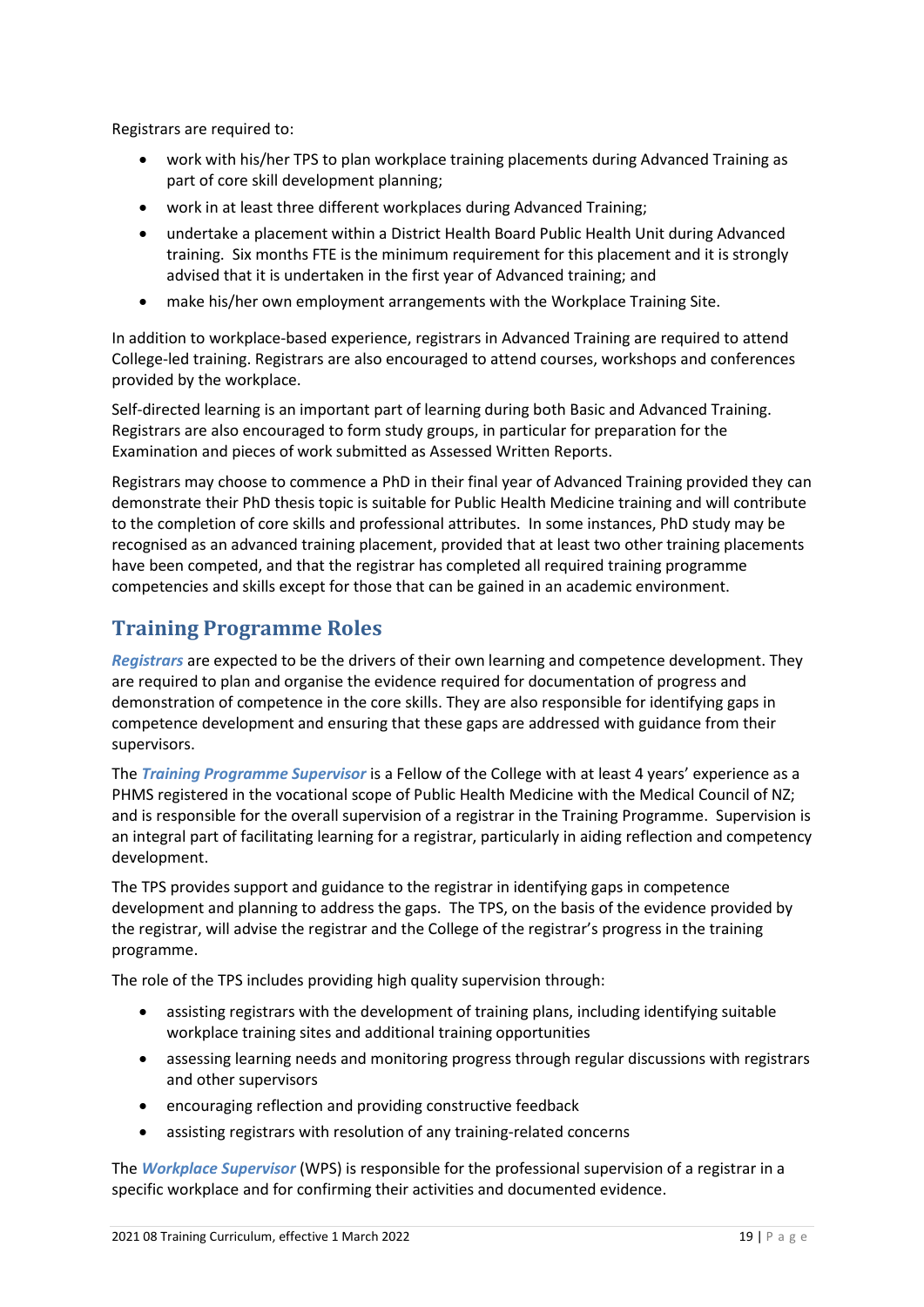The role of the WPS includes providing high quality training through:

- assisting registrars with the development of workplace training plan
- facilitating work experience
- meeting with the registrar regularly and reviewing his/her work programme
- validate Activity Log entries from the relevant workplace
- monitoring progress and encouraging reflection
- providing structured feedback on oral presentations and chairing of meetings
- reporting on registrar progress quarterly

In most workplaces the WPS will be employed by the same organisation ('on-site WPS'), but when an appropriately qualified person is not available in the workplace an off-site WPS will be required. An off-site WPS should provide this role to no more than two registrars at any one time.

The *Training Programme Director* provides leadership of the programme and the professional medical context for the Training Programme. He/she works closely with the College staff, the Chair of the Education and Training Committee and the Training Programme Supervisors to ensure delivery of a high quality training programme.

Other roles in the Training Programme include:

- A *Workplace Trainer* (WPT) is responsible for supervising a specific piece of work for a Registrar. A Workplace Trainer may be a Fellow of the College, but this is not a requirement. In some cases the WPS may also be the trainer for a particular piece of work.
- A *Mentor* is a Fellow of the College and provides impartial and confidential encouragement and support, including career advice for a registrar. A Mentor has no supervisory or assessment role. A registrar makes his/her own arrangements with a Mentor. More than one mentoring relationship may be needed to meet different needs at different stages of training. The Mentor relationship may change (no more frequently than once per year) but may be the same person for the duration of training.<sup>13</sup> There is no requirement for the Mentor to be local to the registrar; virtual meetings are acceptable.

For information about the mentoring process the Australasian College for Emergency Medicine, ACEM, handbook ["Mentoring: A Guide for Emergency Doctors"](https://www.gcs16.com/uploads/1/7/9/2/17925143/mentoring-a-guide-for-for-emergency-doctors.pdf) and [online](https://acem.org.au/Content-Sources/Members/Advancing-My-Career)  [modules](https://acem.org.au/Content-Sources/Members/Advancing-My-Career) are recommended. These are publicly available and appropriate for all specialties.

• An *Assessor* is a Fellow of the College with at least 2 years' experience as a PHMS registered in the vocational scope of Public Health Medicine and has expertise in the area being assessed. Assessors provide written assessment of the quality of 'Assessed Written Reports'.

<sup>&</sup>lt;sup>13</sup> McKimm J, Jollie C, Hatter M. Mentoring: Theory and Practice. London: Imperial College School of Medicine; 2007.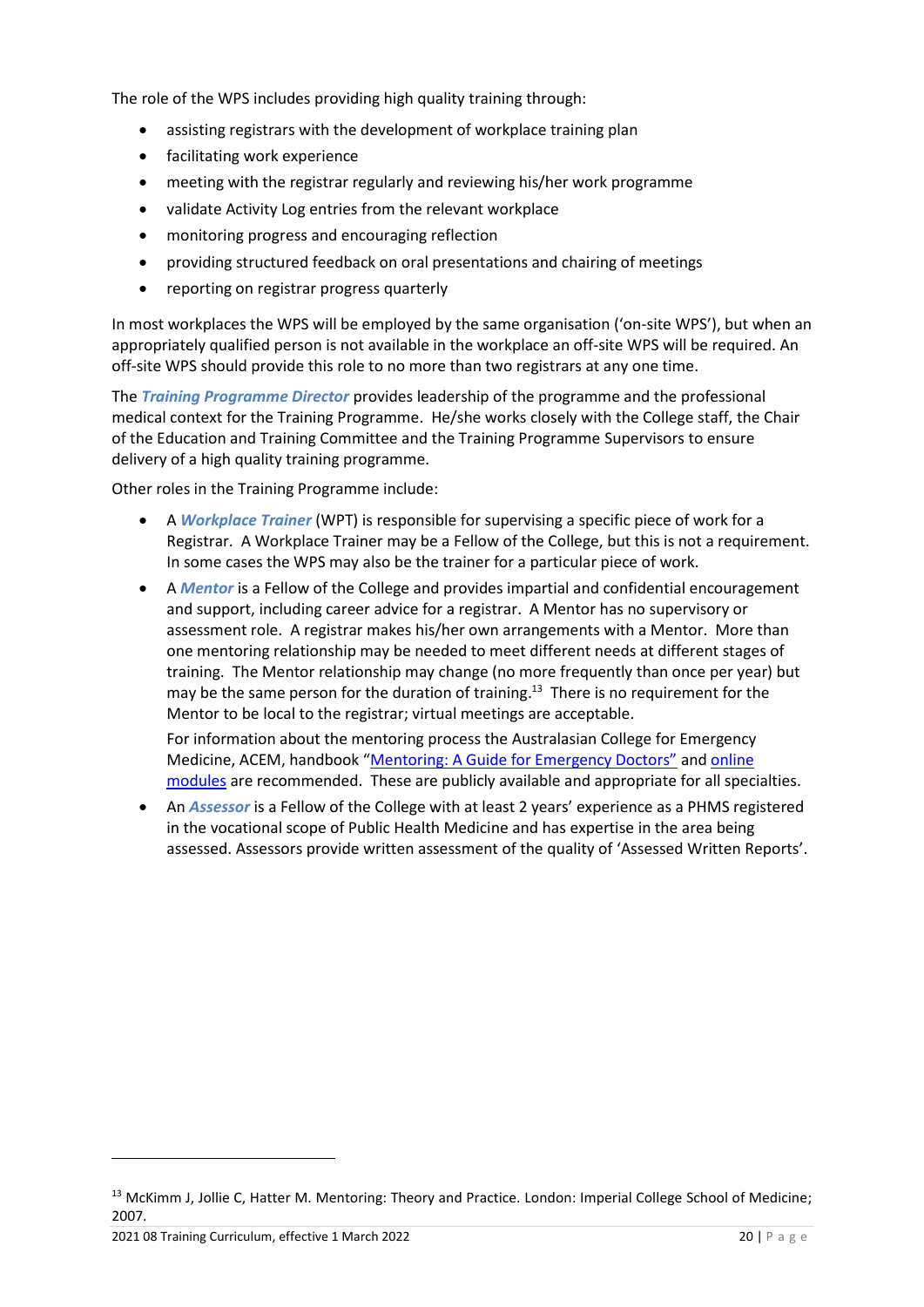### <span id="page-20-0"></span>**Documentation**

The following documentation is used to monitor the registrar's progress in the Training Programme:

### <span id="page-20-1"></span>**Workplace Plan**

The purpose of this form is to plan the training experience at each individual worksite. At the commencement of the placement the registrar and WPS meet to discuss the various training opportunities that both the registrar needs, and that the worksite can offer, to enable the registrar to develop the core skills. Ideally, the TPS is also present at this meeting, either in person or by teleconference. The workplace plan should be reviewed by the registrar and WPS on a regular basis and brought to each quarterly meeting with the TPS.

### <span id="page-20-2"></span>**Activity Log (AL)**

The Activity Log is an Excel workbook that the registrar completes in a concise manner as they progress through the Training Programme, documenting projects, work and training activities carried out. Each quarter, the WPS and registrar meet to discuss the list of activities for that quarter and the WPS confirms that the activities were carried out and contributed to skill development as described. The Activity Log is provided to the TPS prior to the quarterly review meeting. The workbook includes sheets that show activities 'sorted' by core skill; the TPS will check these prior to the quarterly meeting in order to inform discussions about progress in each core skill area.

### <span id="page-20-3"></span>**Quarterly Report (QR)**

At the quarterly meeting, the TPS and registrar will discuss the activities carried out over the last quarter, including any issues or problems arising in the workplace, progress in each core skill area, and professional attributes especially if any concerns were identified by the WPS. The QR form that is forwarded to the College includes a checklist of professional attributes where the WPS identifies any areas of concern and a brief comment by the registrar and TPS on the professional attributes and progress in each core skill area.

### <span id="page-20-4"></span>**Training Summaries**

The training summary, submitted to the TPS immediately after training time and all required assessments are complete, provides an overview of the registrar's demonstration of each core skill and a brief summary by the registrar, with commentary from the TPS and TPD. The training summary will also include a record of the registrar's professional attributes drawn from the quarterly exception reporting and the Multi-Source Feedback exercises.

An interim version of the training summary will be discussed at a meeting at approximately 87 weeks (20 months) of advanced training and provided to the College along with the 87 weeks (20 months) QR form, which will note any plans to address skill gaps.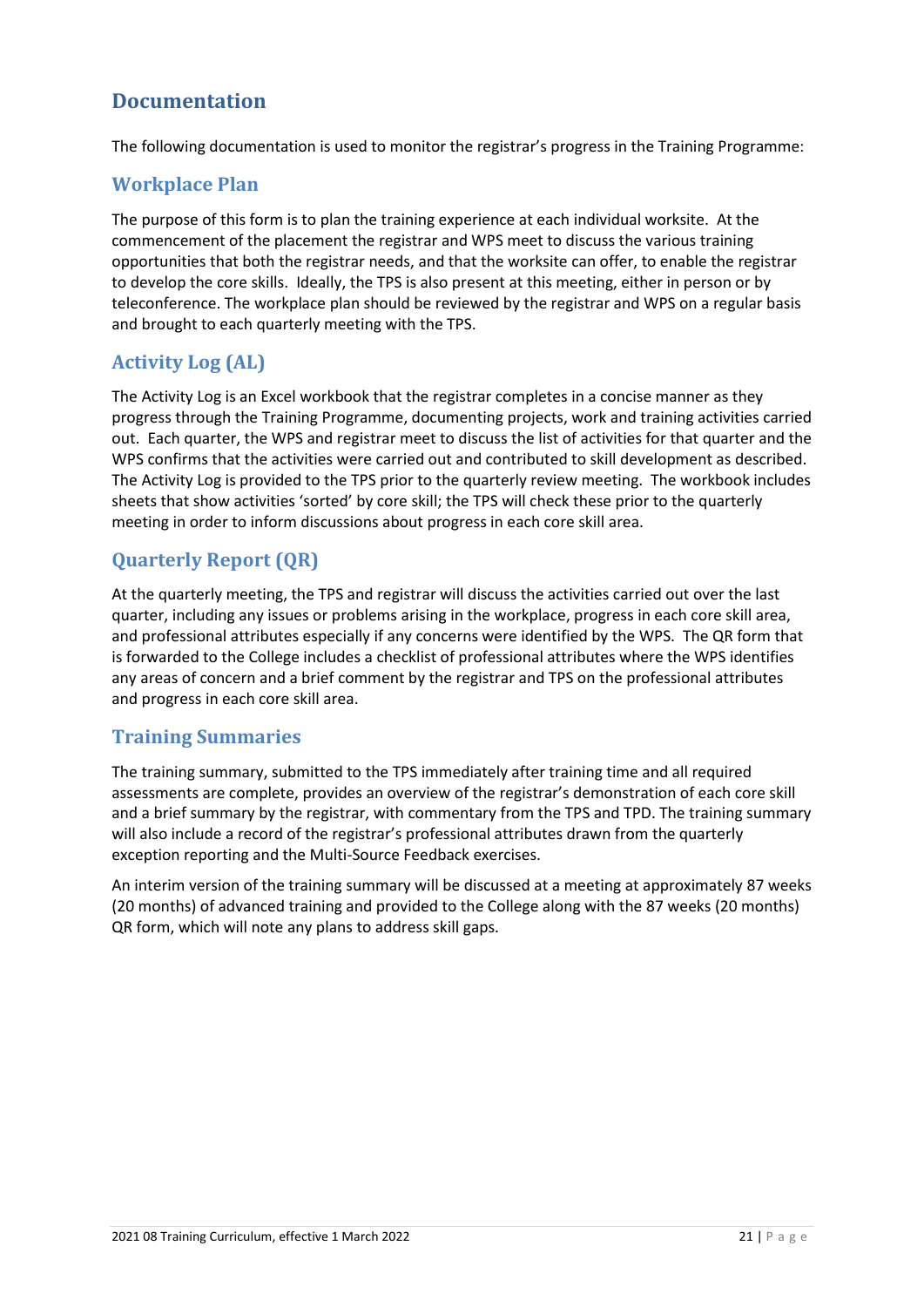### <span id="page-21-0"></span>**Assessment**

### <span id="page-21-1"></span>**Basic Training**

In Basic Training, assessment is undertaken via the following:

• DPH/MPH University assessments

#### <span id="page-21-2"></span>**Grade Requirements**

The minimum acceptable grade for individual DPH/MPH papers is B+, with the exception that one B grade (not B-) will be allowed.

If a grade lower than a B, or a second B grade, is awarded the registrar will be required to retake the relevant paper without a study grant and at their own expense. In the meantime, the registrar may continue in the training programme. The re-taken paper must be passed with a grade of at least B+.

If a further grade that does not meet College requirements (i.e. a B grade or lower) is awarded, the registrar will be required to exit the training programme. Exceptions to this will be considered on an individual basis by the Assessment Panel following a recommendation from the Training Programme Director (TPD). The panel will make a recommendation to the Chair of the Education and Training Committee who will make the final decision.

The above requirements apply to papers only and do not apply to the dissertation; the minimum acceptable grade for the dissertation is a B (not B-). If a grade lower than a B is awarded, the registrar will be required to exit the training programme. Exceptions to this will be considered on an individual basis by the Assessment Panel following a recommendation from the TPD. The panel will make a recommendation to the Chair of the Education and Training Committee who will make the final decision.

### <span id="page-21-3"></span>**Advanced Training**

In Advanced Training the assessment tools include:

- Direct observation of oral presentation
- Direct observation of chairing of meeting
- Assessed written reports
- Multi-source feedback
- Examination

#### <span id="page-21-4"></span>**Formative assessments of oral presentations and chairing of meetings**

Registrars are required to complete at least one Direct Observation of Oral Presentation assessment and one Direct Observation of Chairing a Meeting assessment per training year of Advanced Training. These are formative assessments, i.e. there is no requirement to 'pass', but the date of the assessment and the nature of the feedback should be noted on the Activity Log. Assessment and feedback on presentations and chairing meetings should be undertaken by a Workplace Supervisor or another Fellow. A template for feedback is available from the College.

Registrars are expected to gain experience in delivering oral presentations to a variety of audiences, and in chairing meetings of different types (i.e. formal and informal; complex and straightforward; large and small) and to record them in their Activity Log. While there is not a requirement to seek formal feedback on all presentations and meeting chairing, registrars are encouraged to seek feedback, for example using the feedback template, from a suitable person each time they present or chair. Presentations and chairing experiences should also be discussed and commented on in Quarterly Reports and Training Summaries.

By undertaking formative assessments of both oral presentations and chairing of meetings, the core skill 'Ability to communicate effectively for public health practice' (in particular, the demonstration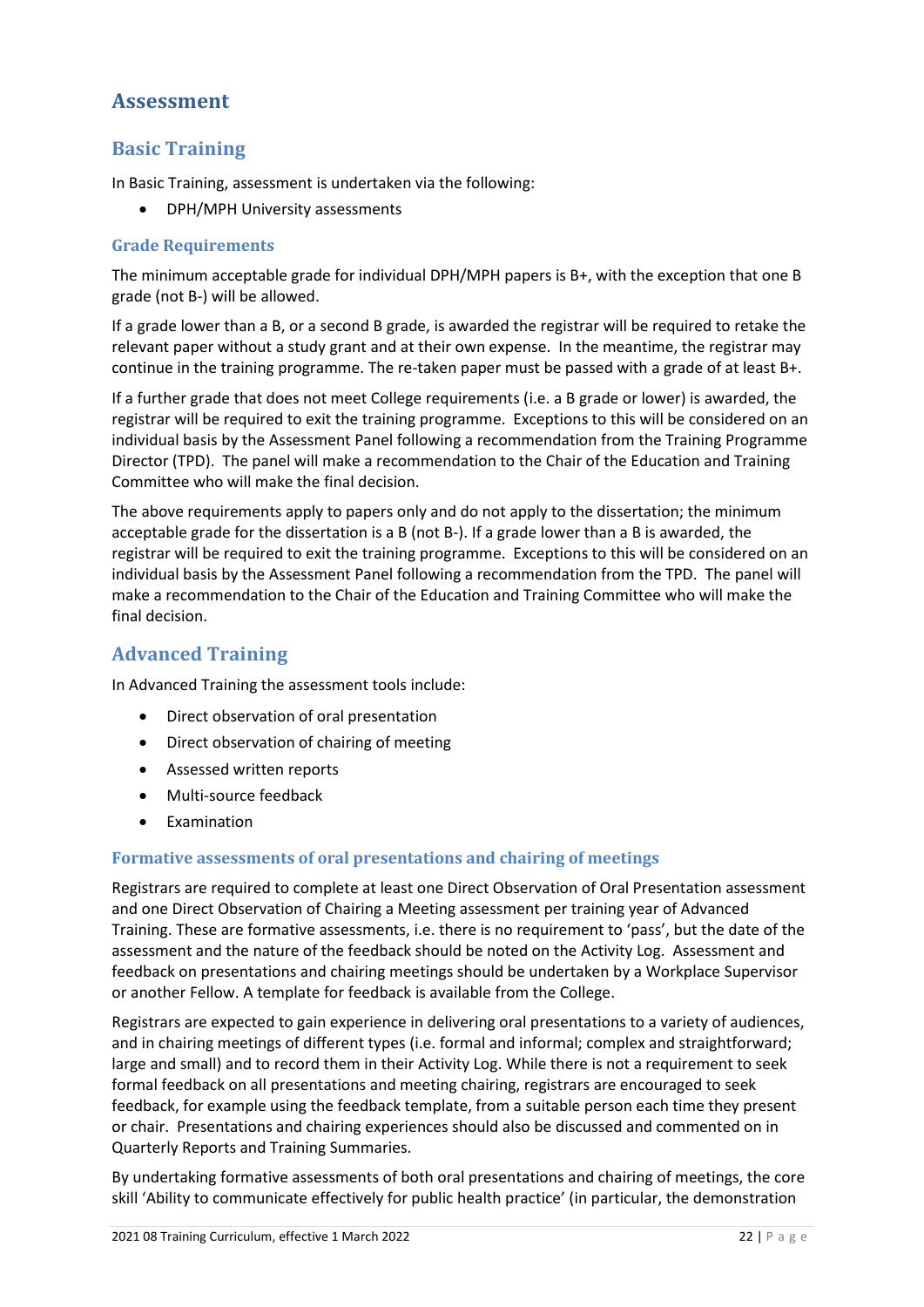of Competency 2.9 'Ability to communicate effectively through oral discussion and presentation') is assessed. To a lesser extent, other core skills may also be assessed, depending on the content of presentation or the meeting.

These assessments also provide the opportunity for various professional attributes to be demonstrated, such as 'Ability and commitment to use evidence as the basis for public health practice' and 'Ability and commitment to establish highly effective working relationships with colleagues'.

It should be noted that the requirement for registrars to complete at least one Oral Presentation and at least one Chairing a Meeting assessment per training year applies to both full time and part time registrars. It is important for registrars to gain as much experience as possible in these two activities over the course of their training: the requirement to undertake one formative assessment of each activity per year is the absolute minimum and registrars should aim to practise these activities and seek feedback in every workplace.

#### <span id="page-22-0"></span>**Assessed Written Report (AWR)**

Academic writing is formally assessed within the Master of Public Health degree. However, it is important for other writing styles such as writing for business, government or the voluntary sector to be formally assessed, as these audiences are fundamental to public health medicine work.

Many reports written for public health practice have contributions from a number of different people. In the case of registrars, the trainer is likely to provide input into the final version of the document. However, for the purpose of the AWR the version submitted must be largely the work of the registrar, as it is the registrar's writing skills that the AWR is intended to assess. If a registrar contributes a section or chapter to a larger report, only the part written by the registrar is required to be submitted (although the larger document can be provided for context, if appropriate).

When submitting the AWR the registrar will be required to declare the amount and nature of the input provided by supervisors or others, and this declaration must be signed off by the person who was the main supervisor for the piece of work. If someone other than the registrar edited the document in order to make it acceptable (e.g. for the client or for publishing) after the registrar had completed the work, then the document submitted must be the pre-edited version. If the registrar is unclear about these authorship requirements in relation to a specific AWR, they must discuss this with their TPS before submitting the AWR.

It is expected that when a registrar is nearing the end of their training, they will submit an AWR in its final form, which has very largely been written by them, i.e. by the end of training, revision and editing by others should not be necessary.

By undertaking Assessed Written Reports, the core skill 'Ability to communicate effectively for public health practice' (in particular the demonstration of Competency 2.8 'Ability to communicate effectively using written and electronic media') is assessed. Depending on the topic of the AWR, a variety of opportunities is provided for registrars to demonstrate a range of other core skills.

Several professional attributes are also likely to be demonstrated in the course of undertaking this assessment, such as 'Ability to manage time and workload to achieve organisational and professional goals'; 'Ability to use evidence as the basis for public health practice'; and 'Ability and commitment to consult effectively with others in a range of settings'.

The requirements for this assessment are as follows:

- Registrars must submit three pieces of written work undertaken during Advanced Training.
- Each AWR must be accompanied by a reflective commentary.
- The word count for an AWR should be between 3,000-10,000 words. A registrar who is writing an AWR that is likely to exceed 10,000 words should discuss this in advance of submission with their TPS to agree a suitable word length for the report.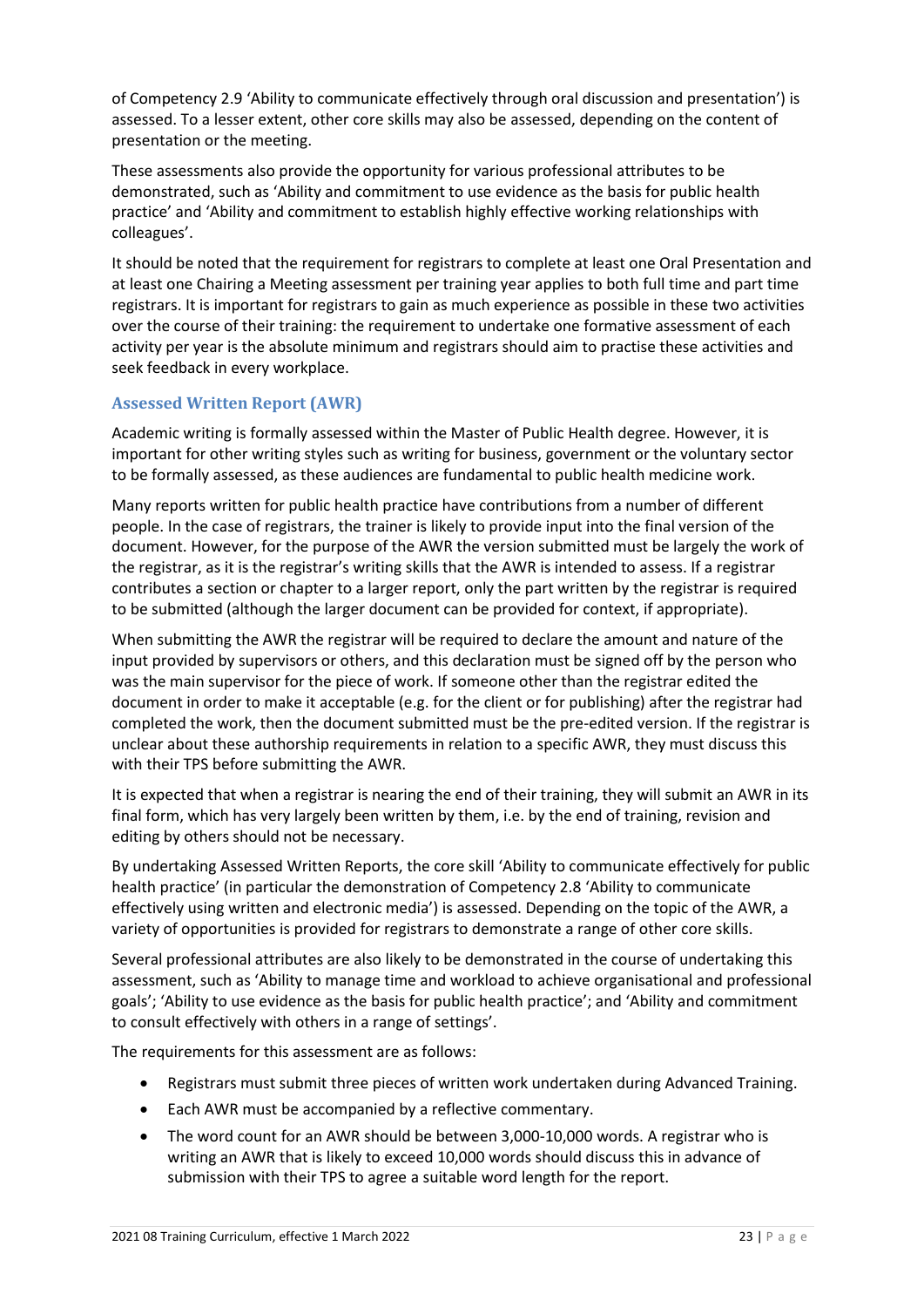- Of the three AWRs to be submitted, the first is formative and the second and third are summative.
- It is important that submission of the three AWRs is spread over the period of Advanced Training. The final AWR should provide evidence of several core skills at the level appropriate to an emerging specialist, and therefore should be submitted close to completion of training time.
- Submission deadlines:
	- ➢ First AWR by 43 weeks (FTE) of Advanced Training
	- ➢ Second by 78 weeks (FTE) of Advanced Training
	- ➢ Third (final) between 109 and 117 weeks (FTE) of Advanced Training
- If required, extensions should be negotiated with, and approved by, the TPS; this should be done prior to the due date. If the AWR is not submitted within the agreed time frame the AWR will not be marked and the registrar referred to the Assessment Panel.
- Each AWR should relate to a different area of public health medicine. Note this does not mean that only one AWR may be submitted per placement.

When marked, if the summative AWR does not meet expectations, then the registrar will not be allowed to re-work that same document for resubmission; a new report must be submitted (a 'resit'). The deadline for submission of a resit will be the next AWR milestone i.e. a fail grade at 78 weeks (18 months) FTE will mean that two AWRs must be submitted by 117 weeks (27 months) FTE. Registrars are however encouraged to submit a resit before the next timeframe.

If a registrar has only passed one summative AWR by the end of their training time the registrar will be allowed a further 10 months (unfunded) to submit their final AWR. Note these are calendar months, i.e. the time frame is not extended for part time registrars. If, 12 months after the end of their training time two summative AWR assessments have not been passed, the registrar will be required to exit the training programme.

If a registrar has not passed any AWRs by the end of their training time they will be required to exit the training programme.

Each AWR is assessed by two College approved assessors who agree on the final grade to be awarded.

#### <span id="page-23-0"></span>**Multisource Feedback (MSF)**

Throughout the training programme, registrars are expected to develop their competence in the core skills and professional attributes, and progress is reviewed quarterly by the WPS and TPS. The Multi-Source Feedback (MSF) widens the pool of people providing feedback to the registrar and enables this feedback to be given anonymously.

The registrar's work colleagues evaluate the performance and professional behaviour of the registrar using defined criteria. The registrar also completes the assessment, for comparison.

Registrars are required to participate in at least two formative MSF assessments, one in each training year, during the course of Advanced Training. If the second MSF indicates the need for further development of professional attributes, a further MSF may be helpful to demonstrate an appropriate level of performance, to support the final training summary. The two MSF assessments should be undertaken in different workplaces. The Training Programme Supervisor discusses the results of each MSF with the registrar and agreed areas for improvement are documented.

#### <span id="page-23-1"></span>**Examination**

Registrars are required to sit and pass an oral examination conducted by College appointed examiners. The exam is generally taken no earlier than five months FTE prior to completion of training time.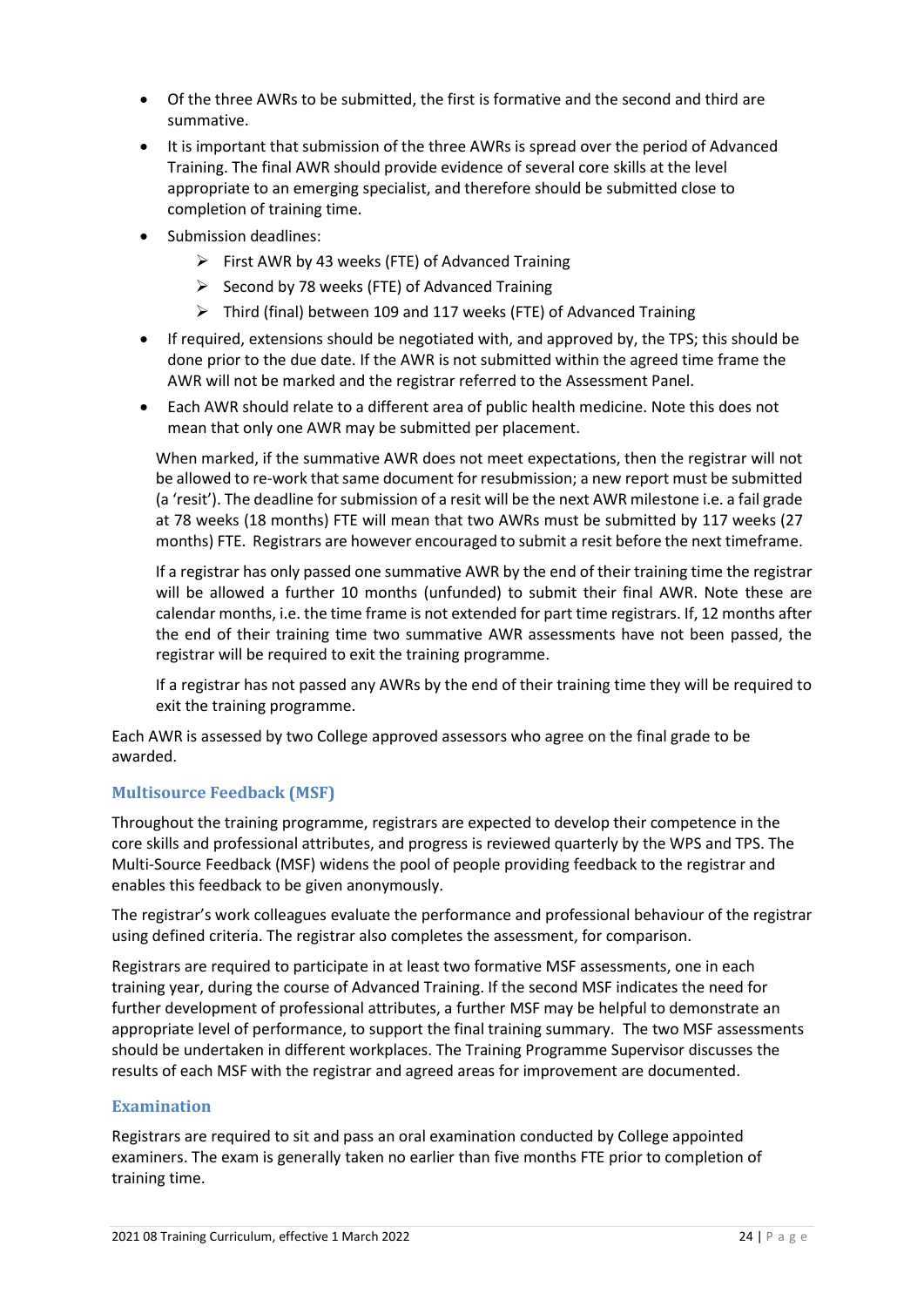One of the five key principles of the training programme is that, *"as they approach the end of training, registrars are expected to demonstrate integration of the required knowledge, core skills and professional attributes, in preparation for being able to practice public health medicine independently".* The exam provides the opportunity for the registrar to demonstrate this integration in a formal setting and is assessed by examiners who have minimal familiarity with the registrar, thereby providing an independent assessment.

The exam also assesses the ability of the registrar to verbally articulate their knowledge and understanding in a coherent manner, and in the challenging context of exam conditions. It provides a stimulus for the registrar to revise their knowledge base and the methods and frameworks for implementation of the core skills. The exam conditions also provide reliability that the answers given are the registrar's alone.

#### *Exam Domains*

Domains for the examination align to the core curriculum competency areas. Examples of areas that may be examined include:<sup>14</sup>

| Communication / Leadership /<br><b>Teamwork</b>              | NZ Health System and Policy<br>Analysis, Development and<br>Planning | Organisational Management /<br><b>Health Management</b>        |
|--------------------------------------------------------------|----------------------------------------------------------------------|----------------------------------------------------------------|
| <b>Environmental Health</b>                                  | Māori Health / Te Tiriti o<br>Waitangi application to health         | Screening                                                      |
| International Public Health                                  | <b>Culturally Safe Practice</b>                                      | Chronic Disease, Mental<br>Illness, and Injury Prevention      |
| <b>Health Promotion and</b><br><b>Community Development</b>  | Epidemiology / Critical<br>Appraisal                                 | <b>Health Sector Development</b>                               |
| Health Care and Public Health<br><b>Programme Evaluation</b> | Health Research / Ethics                                             | Health and related Information                                 |
| Communicable Disease Control                                 | Health Inequities                                                    | Current and Emerging Issues in<br>Population and Public Health |

### <span id="page-24-0"></span>**Transition Arrangements**

The changes to DPH/ MPH grades requirements will apply only to registrars entering the training programme from the 2016 intake onwards.

The requirement to submit one formative and two summative AWRs, and meet the AWR submission dates will apply to all registrars entering advanced training from 1 March 2016 onwards.

Registrars who have completed less than 12 months FTE Advanced Training at 1 March 2016 will be required to meet the 27 month submission date only. Registrars who have completed 12 months or more (FTE) of Advanced Training at 1 March 2016 will have no new submission dates imposed.

<sup>&</sup>lt;sup>14</sup> This list is not exhaustive and examination questions may be drawn from any relevant area in public health medicine.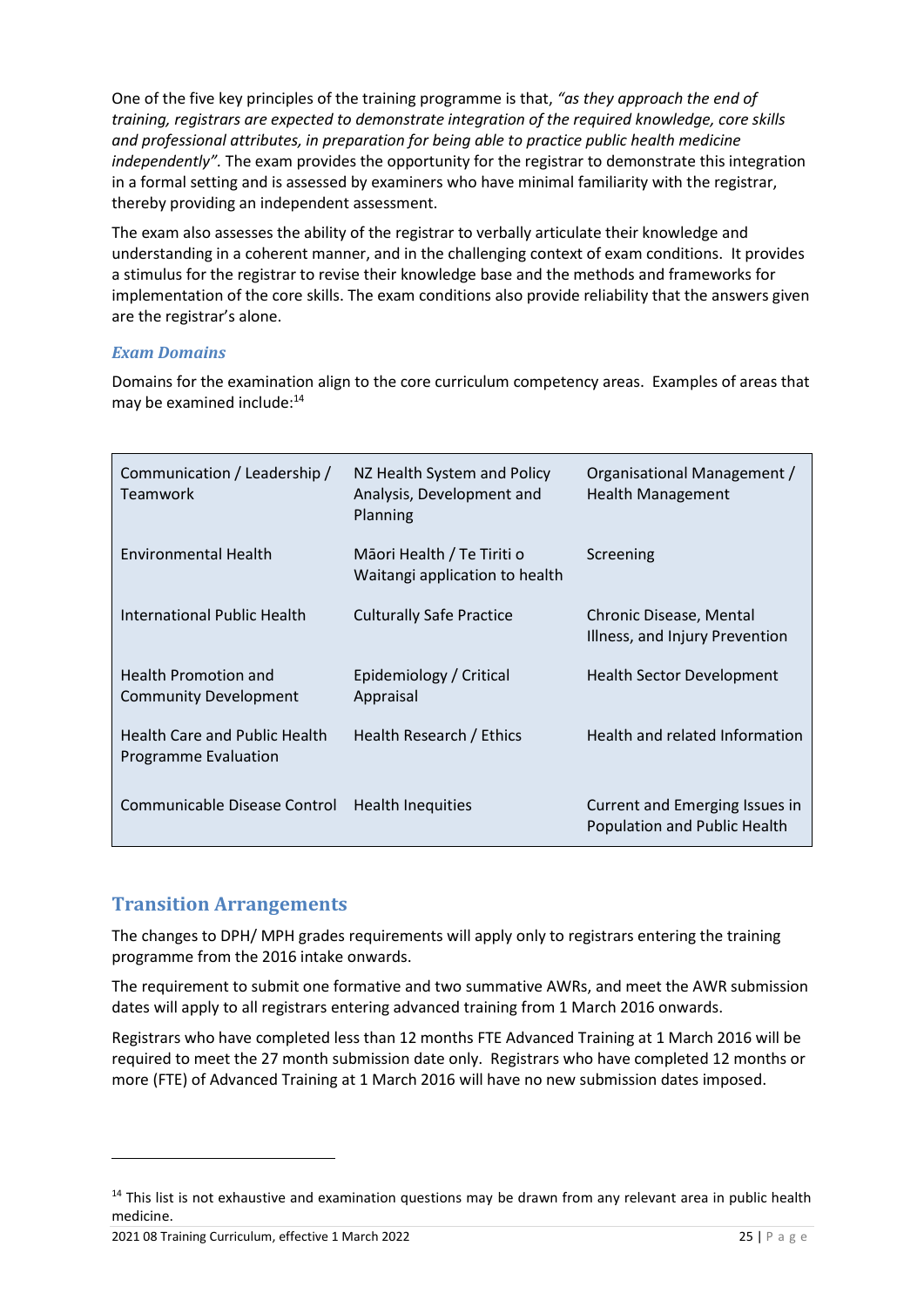All registrars in Advanced Training at 1 March 2016 will be required to submit three summative AWRs, unless they are able to submit one AWR by 10 months FTE advanced training in which case it will be assessed as a formative AWR and only two summative AWRs will be required.

### <span id="page-25-0"></span>**Assessment Panel**

The Assessment Panel monitors the progress of registrars in the Training Programme, who have been referred to the Panel by the Training Programme Director, whose progress have been less than satisfactory. In such cases the Panel makes recommendations to the Chair of the Education and Training Committee with respect to:

- 1) when additional or differing training requirements should be imposed
- 2) when an individual registrar should be required to take interrupted training or exit the training programme due to unsatisfactory progress, or other issues with progression of training
- 3) approving the amount of Accredited Training Time for registrars where performance issues have been raised
- 4) any special conditions for individual registrars who have met the eligibility requirements and wish to sit the exam.

The Training Programme Director annually approves the amount of accredited training time for each registrar where no problems in training have arisen.

### <span id="page-25-1"></span>**Remediation**

A registrar will normally complete Basic Training in 69 weeks (16 months) FTE and Advanced Training in 126 weeks (29 months) FTE. Rarely, some registrars will progress more slowly and will need additional assistance. Remediation will be tailored to the individual and to the particular milestone or learning outcome causing difficulty. The principles of remediation are:

- the early identification of difficulty and the particular support needed
- focused support to address identified need, with
- regular monitoring and feedback to avoid surprises, and
- appropriate evidence of progress which supports all decisions taken<sup>15</sup>

### <span id="page-25-2"></span>**Completion of Training**

In order to successfully complete training, registrars are required to

- successfully complete a MPH within the period required by the College
- successfully complete a minimum of 126 weeks (29 months) FTE Advanced Training through the satisfactory completion of:
	- o formative assessments
	- o summative assessments
	- o all required documentation including the Interim and Final Training Summary; and
	- o demonstrate the Core Skills and Professional Attributes to the required standard.

At the end of Advanced Training, the College's Assessment Panel will make a judgement as to whether the registrar is capable of practising independently as a PHMS. This judgement is based on:

• the registrar's demonstration of each individual core skill and professional attribute

<sup>&</sup>lt;sup>15</sup> The UK's Faculty of Public Health. Assessment. London: Faculty of Public Health; 2010. Available from: <http://www.fph.org.uk/assessment>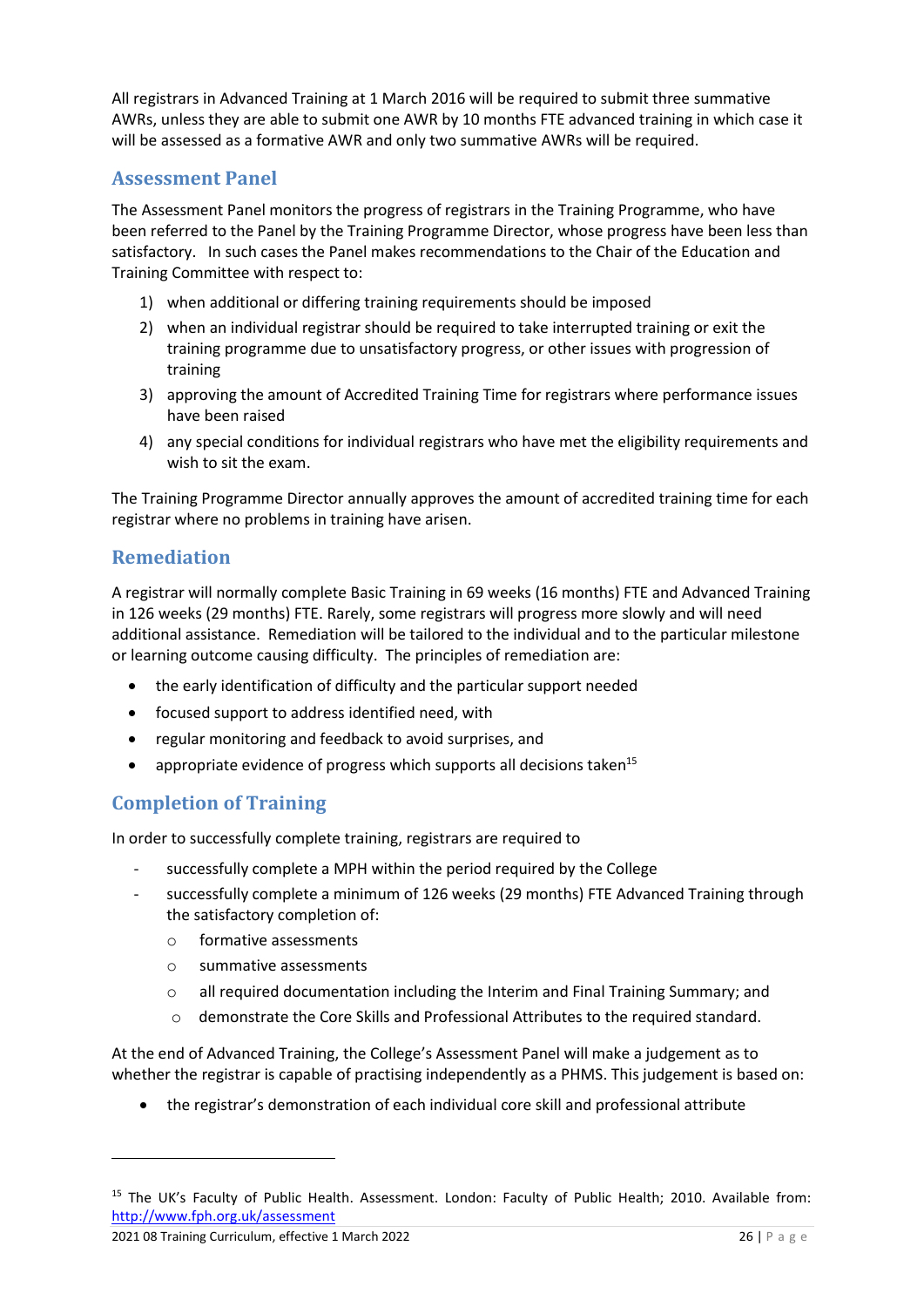- the integrated performance of the knowledge, core skills and professional attributes
- the registrar's reflection on their achievements
- successful completion of the required assessments.

If the College deems the registrar to be competent to practise as a public health medicine specialist, a 'Completion of Training' certificate is awarded. Should the College decide that the registrar is not capable of practicing independently, remedial action may be offered.

On completion of training, registrars join the College's professional development programme and continue to develop and maintain their competence.

Irrespective of whether the Training Programme is undertaken full time or part time, all registrars must achieve all the core skills and demonstrate the professional attributes, and pass all summative assessments within ten years in order to be able to apply for Fellowship and vocational registration in the scope of public health medicine with the Medical Council of New Zealand. Registrars who are unable to complete the requirements of the Training Programme within the ten-year period are not eligible to continue in training.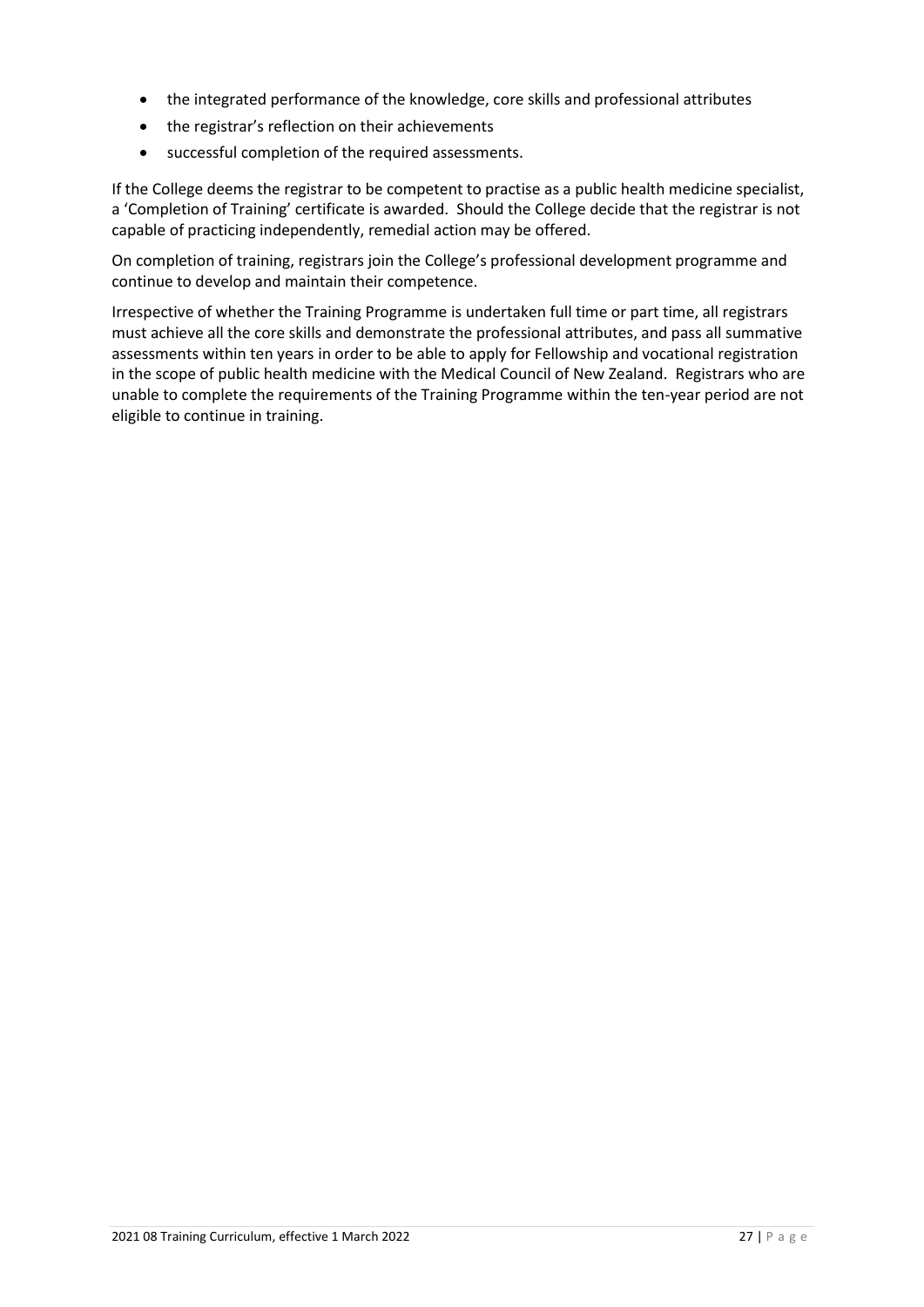#### **Diagram showing Pathway through the Training Programme**

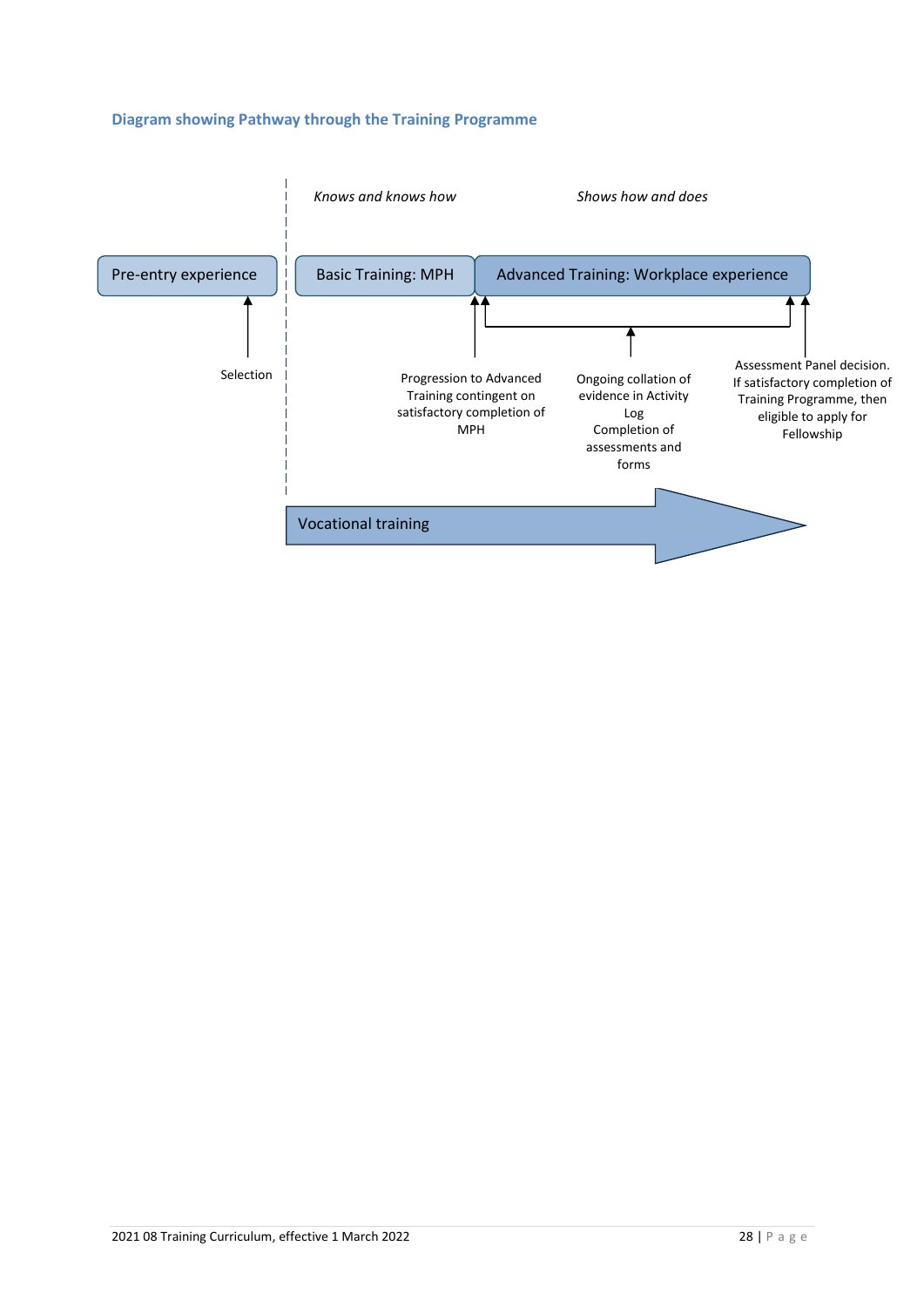### <span id="page-28-0"></span>**Reconsideration and Review Processes**

The College Reconsideration and Review Process is relevant to key decisions and recommendations made by the College in relation to Public Health Medicine Registrars.

### <span id="page-28-1"></span>**Curriculum Development and Review**

This Curriculum was agreed through a process led by the College Education Committee and approved by the NZCPHM Council in November 2009. It underwent review in 2014 when the training framework was introduced and in 2015 when the assessments were amended.

The Training Programme will continue to undergo regular review by the College in order to ensure that the programme remains fit for purpose. Minor changes (clarification and updating) will be undertaken by the Training Programme Director in consultation with College staff and the Chair of the Education and Training Committee. Major changes will be carefully managed using transition arrangements approved by the Education and Training Committee and the College Council so that registrars are not disadvantaged in any way. Revised policies and processes will be made available on the College website in advance of the period to which they refer, and registrars affected will be notified in writing.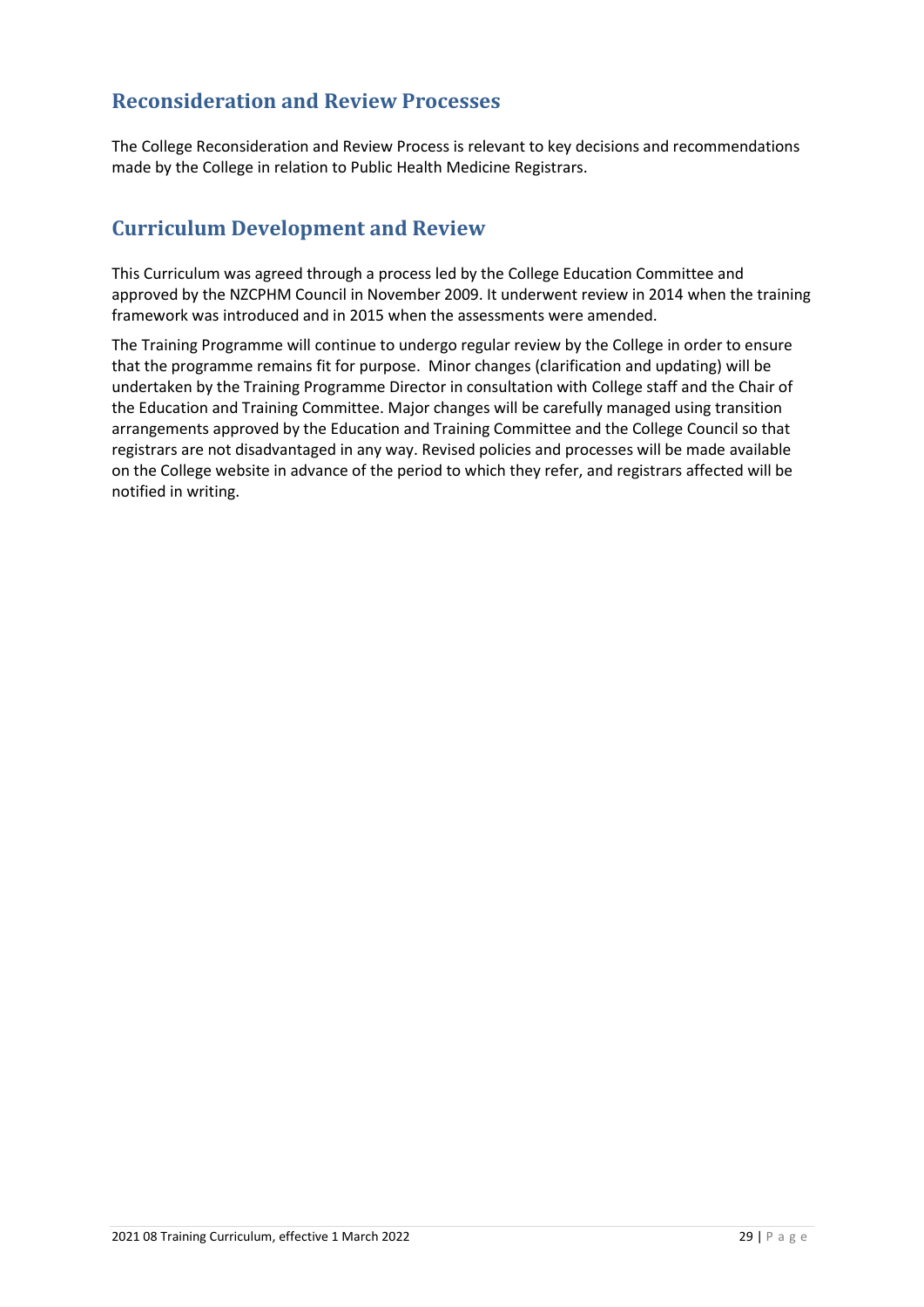# <span id="page-29-0"></span>**Appendix 1**

# <span id="page-29-1"></span>**New Zealand College of Public Health Medicine Competencies**

<span id="page-29-2"></span>

| 1.   | <b>Professional development and self-management competencies</b>                                                    |
|------|---------------------------------------------------------------------------------------------------------------------|
|      | Competency                                                                                                          |
| 1.1  | Ability and commitment to manage one's own training and continuing<br>professional development                      |
| 1.2  | Ability to establish and maintain career direction and motivation                                                   |
| 1.3  | Ability to manage time and workload to achieve organisational and professional<br>goals                             |
| 1.4  | Ability to optimise one's personal health                                                                           |
| 1.5  | Ability and commitment to practise in a safe manner                                                                 |
| 1.6  | Ability and commitment to work in an ethically sound manner                                                         |
| 1.7  | Ability and commitment to advocate for timely effective action in response to<br>important threats to public health |
| 1.8  | Ability and commitment to practise in a manner that promotes a sustainable<br>physical and social environment       |
| 1.9  | Ability and commitment to use evidence as the basis for public health practice                                      |
| 1.10 | Ability to provide effective first aid in emergency situations                                                      |

<span id="page-29-3"></span>

| 2.   | <b>Communication, leadership and teamwork competencies</b>                                    |
|------|-----------------------------------------------------------------------------------------------|
|      | Competency                                                                                    |
| 2.1  | Ability and commitment to establish highly effective working relationships with<br>colleagues |
| 2.2  | Ability to lead and influence effectively                                                     |
| 2.3  | Ability and commitment to contribute effectively to multidisciplinary teams                   |
| 2.4  | Ability to contribute effectively to organisational processes                                 |
| 2.5  | Ability to support the professional development of colleagues and more junior<br>staff        |
| 2.6  | Ability to manage projects effectively                                                        |
| 2.7  | Ability and commitment to consult effectively with others in a range of settings              |
| 2.8  | Ability to communicate effectively using written and electronic media                         |
| 2.9  | Ability to communicate effectively through oral discussion and presentations                  |
| 2.10 | Ability to communicate effectively using the mass media                                       |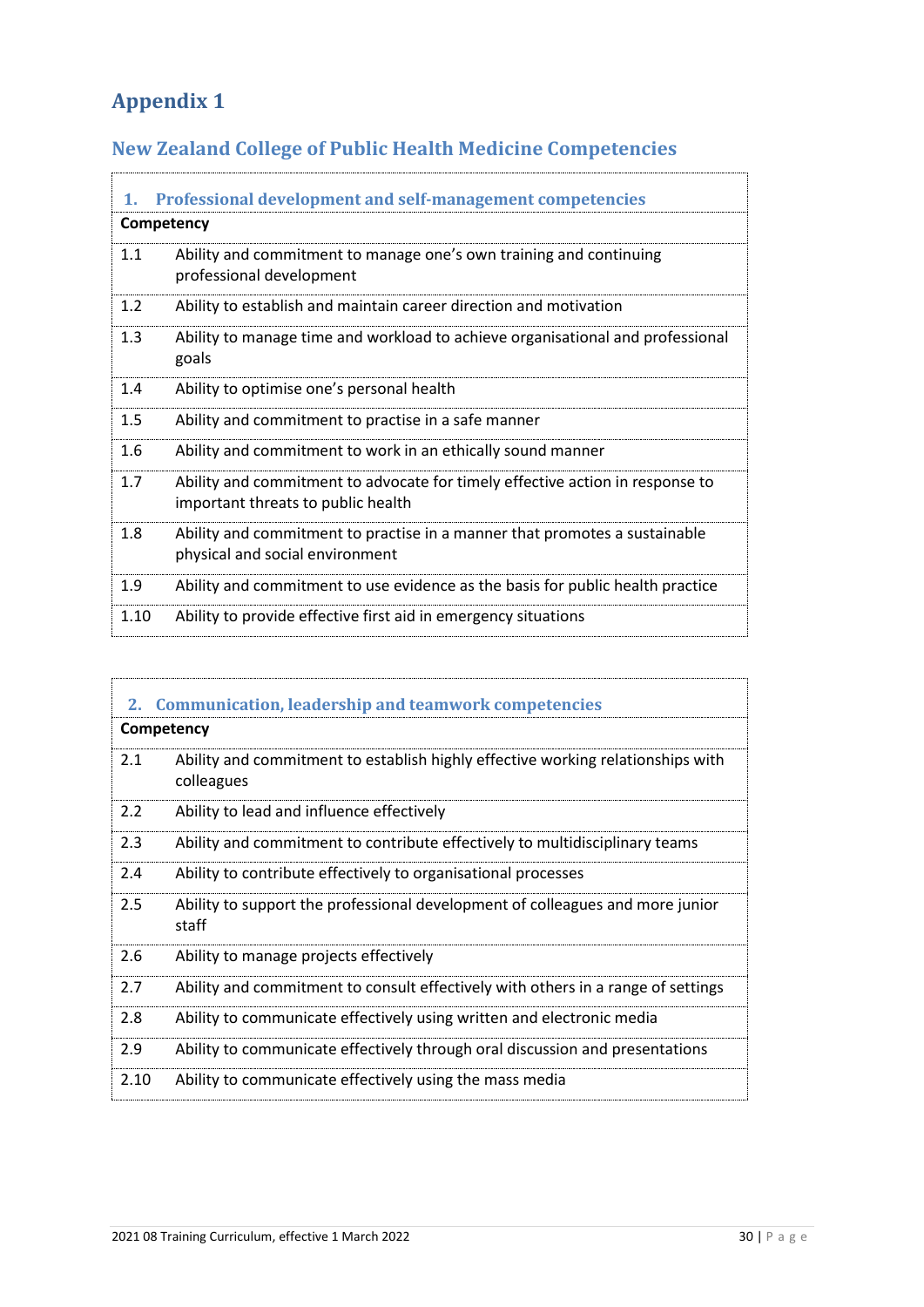<span id="page-30-0"></span>

|     | 3. Māori health and te Tiriti o Waitangi competencies                                                                                           |  |  |
|-----|-------------------------------------------------------------------------------------------------------------------------------------------------|--|--|
|     | Competency                                                                                                                                      |  |  |
| 3.1 | Ability to analyse public health issues from a Tiriti o Waitangi perspective                                                                    |  |  |
| 3.2 | Ability to advise on the public health issues affecting Maori                                                                                   |  |  |
| 3.3 | Ability and commitment to share power authentically and work in partnership<br>with Māori                                                       |  |  |
| 3.4 | Ability and commitment to promote Maori leadership and self determination                                                                       |  |  |
| 3.5 | Ability to challenge organisations and individuals in the New Zealand health<br>system on their achievement of te Tiriti o Waitangi obligations |  |  |

<span id="page-30-1"></span>

|            | 4. Health equity 16                                                                                                                                           |  |  |  |
|------------|---------------------------------------------------------------------------------------------------------------------------------------------------------------|--|--|--|
| Competency |                                                                                                                                                               |  |  |  |
| 4.1        | Ability to advise on the public health issues affecting groups who experience<br>inequities in New Zealand                                                    |  |  |  |
| 4.2        | Ability to communicate effectively with people of all 'cultures'                                                                                              |  |  |  |
| 4.3        | Ability to contribute effectively to culturally diverse teams in order to achieve<br>health equity                                                            |  |  |  |
| 4.4        | Ability and commitment to establish effective cross-cultural partnerships with<br>groups who experience inequities to achieve improved public health outcomes |  |  |  |
| 4.5        | Ability to plan, analyse, research, and evaluate public health issues to achieve<br>health equity                                                             |  |  |  |

<span id="page-30-2"></span>

| Culturally safe practice competencies<br>5.<br>Competency |                                                                                                                           |
|-----------------------------------------------------------|---------------------------------------------------------------------------------------------------------------------------|
| 5.1                                                       | Ability and commitment to manage one's own development of culturally safe<br>practice                                     |
| 5.2                                                       | Ability to continuously examine the potential impact of one's own culture and<br>bias on one's own public health practice |
| 5.3                                                       | Ability and commitment to take community feedback into account to ensure<br>culturally safe practice                      |
| 5.4                                                       | Ability to develop and implement policy, proposals and programmes from a pro-<br>equity and anti-racist perspective       |

<sup>&</sup>lt;sup>16</sup> Note that 'groups' and 'culture' are broadly defined and include groups defined by ethnicity, gender, gender identity, age, disability, sexual orientation, religious and spiritual beliefs, socioeconomic status, occupation, geographic region and lifestyle.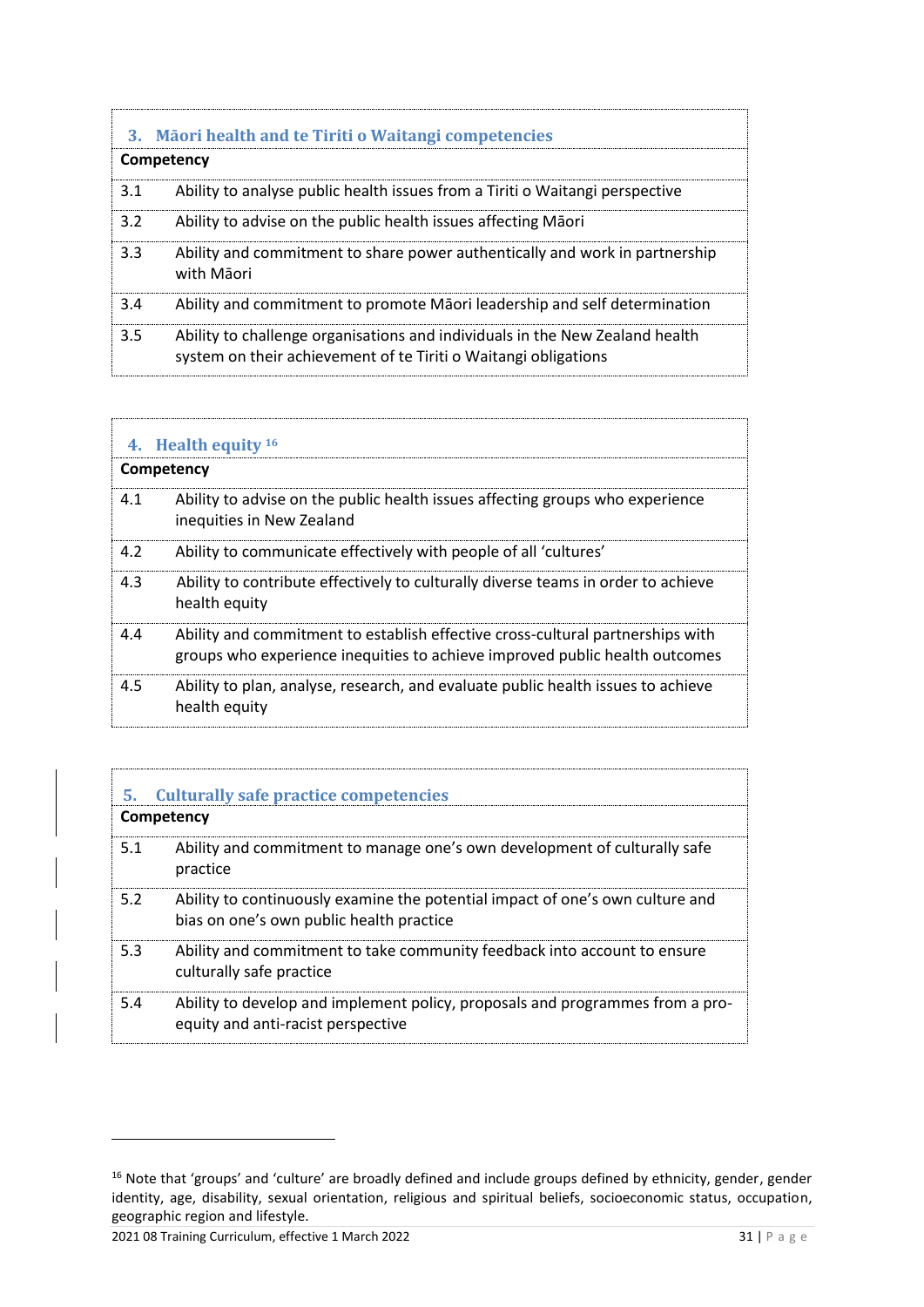<span id="page-31-0"></span>

| 6.   | <b>Public health information and critical appraisal competencies</b>                 |  |
|------|--------------------------------------------------------------------------------------|--|
|      | Competency                                                                           |  |
| 6.1  | Ability to plan and deliver effective analyses of public health issues               |  |
| 6.2  | Ability to rapidly assess and respond to urgent public health questions              |  |
| 6.3  | Ability to store and swiftly access essential public health information              |  |
| 6.4  | Ability to conduct effective literature reviews                                      |  |
| 6.5  | Ability to critically assess published literature and other evidence                 |  |
| 6.6  | Ability to use suitable information sources to describe the health of populations    |  |
| 6.7  | Ability to analyse and communicate the risk of adverse events in a meaningful<br>way |  |
| 6.8  | Ability to advise on health and public health information systems                    |  |
| 6.9  | Ability to design and evaluate disease and hazard surveillance systems               |  |
| 6.10 | Ability to design and evaluate screening programmes                                  |  |
| 6.11 | Ability to advise on major public health determinants and inequities                 |  |
| 6.12 | Ability to advise on the public health issues affecting age and gender groups        |  |
| 6.13 | Ability to advise on the optimal public health response to specific health issues    |  |
| 6.14 | Ability to advise on the implications of international events for public health      |  |
|      |                                                                                      |  |

<span id="page-31-1"></span>

| 7.   | <b>Public health research and teaching competencies</b>                                              |
|------|------------------------------------------------------------------------------------------------------|
|      | Competency                                                                                           |
| 7.1  | Ability to design and conduct effective research studies                                             |
| 7.2  | Ability to design sound observational epidemiological studies                                        |
| 7.3  | Ability to advise on trials to measure the effectiveness of interventions                            |
| 7.4  | Ability to design and manage data collection for studies                                             |
| 7.5  | Ability to perform suitable epidemiological analyses                                                 |
| 7.6  | Ability to analyse and interpret the spatial distribution of health-related events                   |
| 7.7  | Ability to analyse alternative disease prevention and control strategies in a<br>quantitative manner |
| 7.8  | Ability to use qualitative methods to investigate public health issues                               |
| 7.9  | Ability to teach effectively                                                                         |
| 7.10 | Ability to support an effective research base for public health                                      |

# <span id="page-31-2"></span>**8. Health care and public health programme evaluation competencies Competency**

8.1 Ability to evaluate health services and public health programmes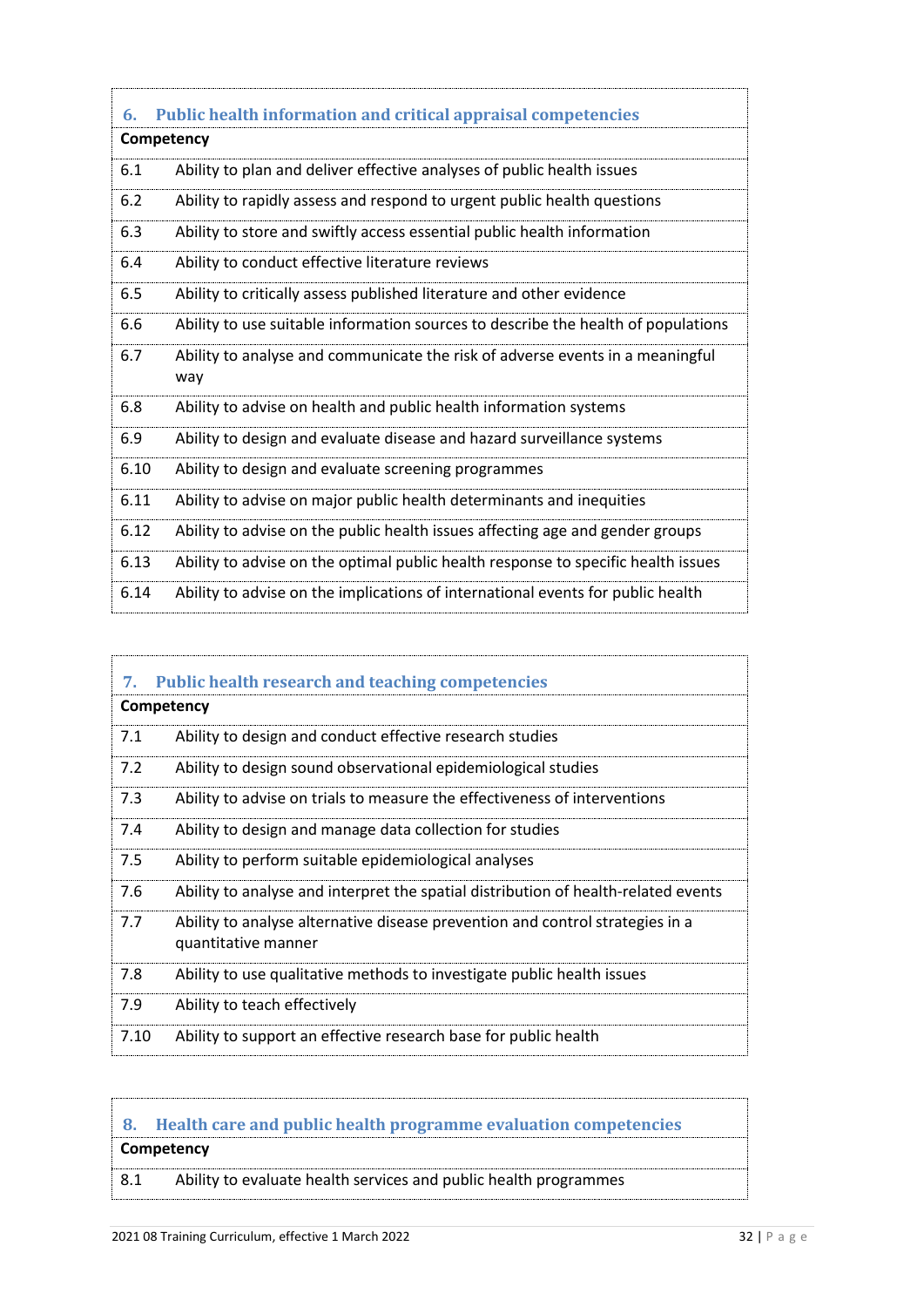| 8.2 | Ability to implement the results of evaluations to improve health services and<br>public health programmes |
|-----|------------------------------------------------------------------------------------------------------------|
| 8.3 | Ability to evaluate health technologies and interventions                                                  |
| 8.4 | Ability to monitor access to and use of health technologies and interventions                              |

<span id="page-32-0"></span>

| 9.  | Policy analysis, development and planning competencies                                    |
|-----|-------------------------------------------------------------------------------------------|
|     | Competency                                                                                |
| 9.1 | Ability to develop and influence policy to improve public health and reduce<br>inequities |
| 9.2 | Ability to conduct health needs assessments to inform policy                              |
| 9.3 | Ability to conduct health impact assessments                                              |
| 9.4 | Ability to conduct priority setting processes to inform policy                            |
| 9.5 | Ability to develop and use goals, targets and indicators                                  |
| 9.6 | Ability to manage policy implementation effectively                                       |
| 9.7 | Ability to analyse policy and proposals from an economic perspective                      |
| 9.8 | Ability to analyse policy and proposals from an equity perspective                        |
| 9.9 | Ability to analyse policy and proposals from an ethical perspective                       |

<span id="page-32-1"></span>

| 10. Health promotion and community development competencies |                                                                                                                     |  |
|-------------------------------------------------------------|---------------------------------------------------------------------------------------------------------------------|--|
|                                                             | Competency                                                                                                          |  |
| 10.1                                                        | Ability to apply a health promotion approach to analysing public health problems                                    |  |
| 10.2                                                        | Ability to develop health promotion programmes in response to public health<br>problems                             |  |
| 10.3                                                        | Ability and commitment to enable individual and community participation in<br>health promotion                      |  |
| 10.4                                                        | Ability to establish effective partnerships and inter-sectoral action to achieve<br>improved public health outcomes |  |
| 10.5                                                        | Ability to advocate for action to respond to public health problems                                                 |  |
| 10.6                                                        | Ability to advise on development of health educational material                                                     |  |

<span id="page-32-2"></span>

| 11. Health protection and risk management competencies |                                                                                                 |
|--------------------------------------------------------|-------------------------------------------------------------------------------------------------|
| Competency                                             |                                                                                                 |
|                                                        | 11.1 Ability to advise on the public health management of environmental health risks            |
| 11.2                                                   | Ability to analyse surveillance data to support the management of environmental<br>health risks |
|                                                        | 11.3 Ability to use regulatory measures to protect and promote health                           |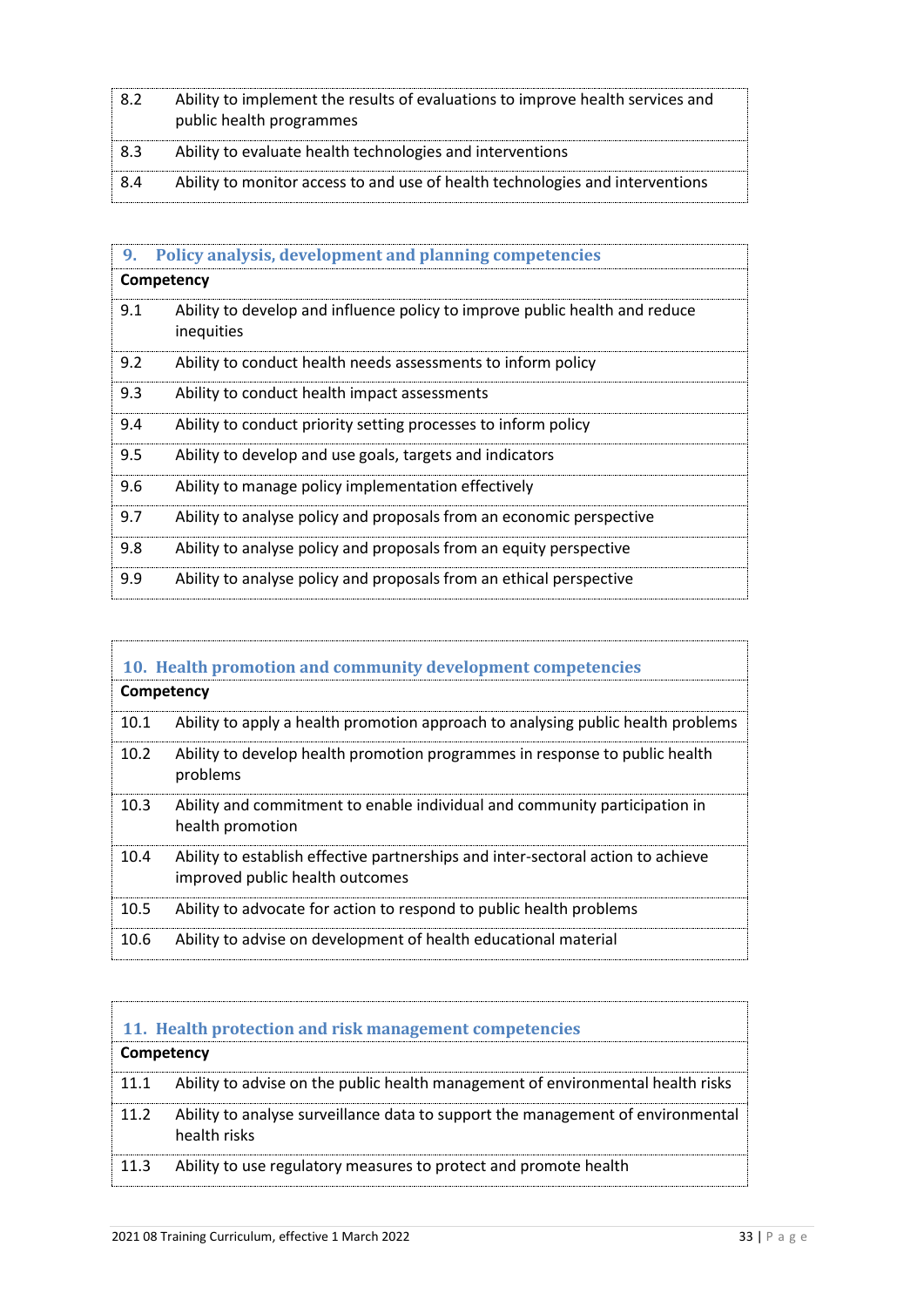| 11.4  | Ability to use regional and local planning processes to protect and promote<br>health                      |
|-------|------------------------------------------------------------------------------------------------------------|
| 11.5  | Ability to advise on protecting and promoting health in important settings                                 |
| 11.6  | Ability to work with other agencies to manage imported hazards                                             |
| 11.7  | Ability to manage public health emergencies (arising from natural disasters or<br>environmental means)     |
| 11.8  | Ability to investigate and manage clusters of non-infectious disease cases                                 |
| 11.9  | Ability to conduct environmental health risk assessments                                                   |
| 11.10 | Ability to manage environmental health risks                                                               |
| 11.11 | Ability to communicate environmental health risk information effectively to the<br>public and other groups |

<span id="page-33-0"></span>

| 12. Infectious disease prevention and control competencies<br>Competency |                                                                                                               |
|--------------------------------------------------------------------------|---------------------------------------------------------------------------------------------------------------|
| 12.1                                                                     | Ability to advise on the public health management of infectious diseases                                      |
| 12.2                                                                     | Ability to analyse surveillance data to support prevention and control of<br>infectious diseases              |
| 12.3                                                                     | Ability to manage infectious disease control measures                                                         |
| 12.4                                                                     | Ability to investigate and manage infectious disease outbreaks                                                |
| 12.5                                                                     | Ability to develop and implement effective inter-sectoral strategies for<br>prevention of infectious diseases |

|            | 13. Chronic disease, mental illness and injury prevention competencies                                                     |  |
|------------|----------------------------------------------------------------------------------------------------------------------------|--|
| Competency |                                                                                                                            |  |
| 13.1       | Ability to advise on the public health management of chronic diseases, mental<br>illness and injury                        |  |
| 13.2       | Ability to advise on the determinants of chronic disease, mental illness and injury<br>and their public health management  |  |
| 13.3       | Ability to analyse surveillance data to support the management of chronic<br>diseases, mental illness and injury           |  |
| 13.4       | Ability to advise on the public health response to alcohol, tobacco and other<br>drugs                                     |  |
| 13.5       | Ability to advise on the public health implications of genetic factors and<br>technologies                                 |  |
| 13.6       | Ability to develop and implement effective inter-sectoral strategies for<br>prevention of chronic diseases, mental illness |  |

<span id="page-33-1"></span>y